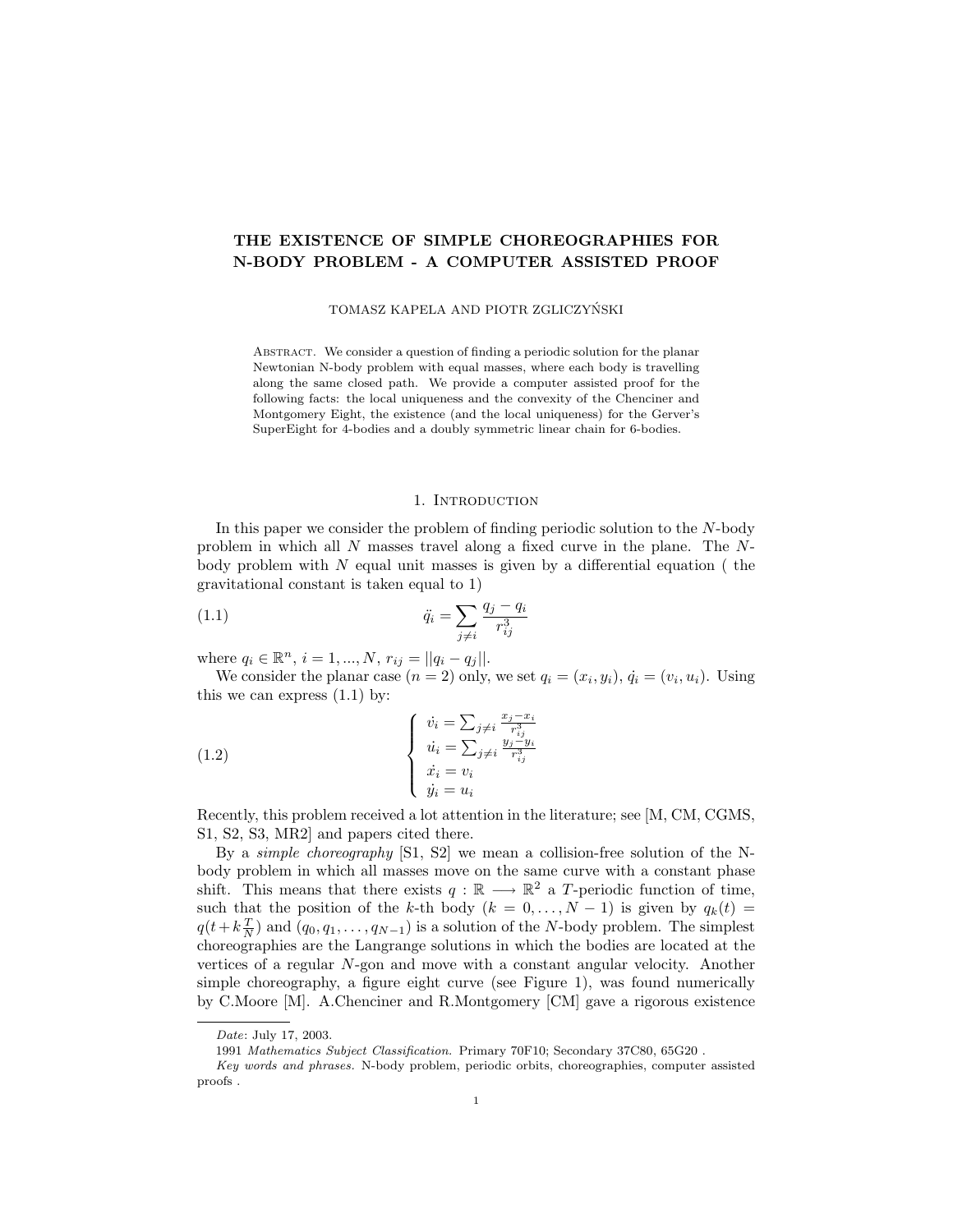proof of the Eight in 2000. In December 1999, J.Gerver found orbit for  $N = 4$ called the 'Super-Eight' (Figure  $6$ ). After that C.Simo found a many more simple choreographies of different shape, and with the number of bodies ranging form 4 to several hundreds (see [S, S1, CGMS] for pictures, animations and more details).

Up to now the only choreographies whose existence has been established rigorously [MR2] are the Lagrange solutions and the Eight solution. While the Lagrange solution is given analytically, the existence of the Eight was proven in [CM] using variational arguments and still there are a lot of open questions about it [Ch, MR2]. For example the uniqueness (up to obvious symmetries and rescaling ) and the convexity of the lobes in the Eight. In Section 3 we give a computer assisted proof of the existence of the Eight, its local uniqueness and the convexity of the lobes.

In Sections 4, 5 and 6 we concentrate on choreographies called doubly symmetric linear chains. They are symmetric with respect to both coordinate axes and all selfintersection points of the curve are on the  $X$  axis. We describe a computer assisted proof of the existence (and the local uniqueness) of doubly symmetric linear chains for four (the Gerver SuperEight) and six bodies.

Proofs given in this paper are computer assisted. By this we mean that we use a computer programm to provide rigorous bounds for solutions of (1.1). Our method can be described as a variant of an interval shooting method. This approach has a long history in the interval analysis literature, were it was used in the more general context of the boundary value problem for ODEs (see for example [Ke, Lo, Lo1, Sc]).

In this paper the problem of proving the existence of a choreography is reduced to finding a zero for a suitable function. For this purpose we use the interval Newton method and the Krawczyk method [A, K, KB, Mo, N], (see Section 2). To integrate equations (1.1) we use a  $C^1$ -Lohner algorithm [ZLo]. All computations were performed on AMD Athlon 1700XP with 256 MB DRAM memory, with the Windows 98SE operating system. We used CAPD package [Capd] and Borland  $C++ 5.02$  compiler. The source code of our programm is available on the first author web page[Ka]. The total computation time for 6-bodies was under 90 seconds and was considerably smaller for the Eight and the SuperEight - see Section 7 for more details.

Using an approach described in Section 4 we also proved the existence of doubly symmetric linear chains for ten and twelve bodies. Numerical data from these proofs are available on the first author web page [Ka]. Our approach failed for doubly symmetric linear chain of sixteen bodies (see Section 8 for more details).

We would like to thank Carles Simo for supplying us with the initial conditions for choreographies.

#### 2. Two zero finding methods

The main technical tool used in this paper in order to establish the existence of solutions of equations of the form  $f(x) = 0$  is the interval Newton method[A, Mo, N] and the Krawczyk method[A, K, N]. The interval Newton method was used to prove the existence of the Eight (Figure 1) and the SuperEight orbit (Figure 6). The Krawczyk method has been used for the SuperEight orbit (for comparison) and for an orbit with 6 bodies in a linear chain (Figure 8).

2.1. Notation. In the application of interval arithmetics to the rigorous verification of theorems single valued objects, like numbers, vectors, matrices etc are in the formulas replaced by sets containing sure bounds for them. In the sequel, we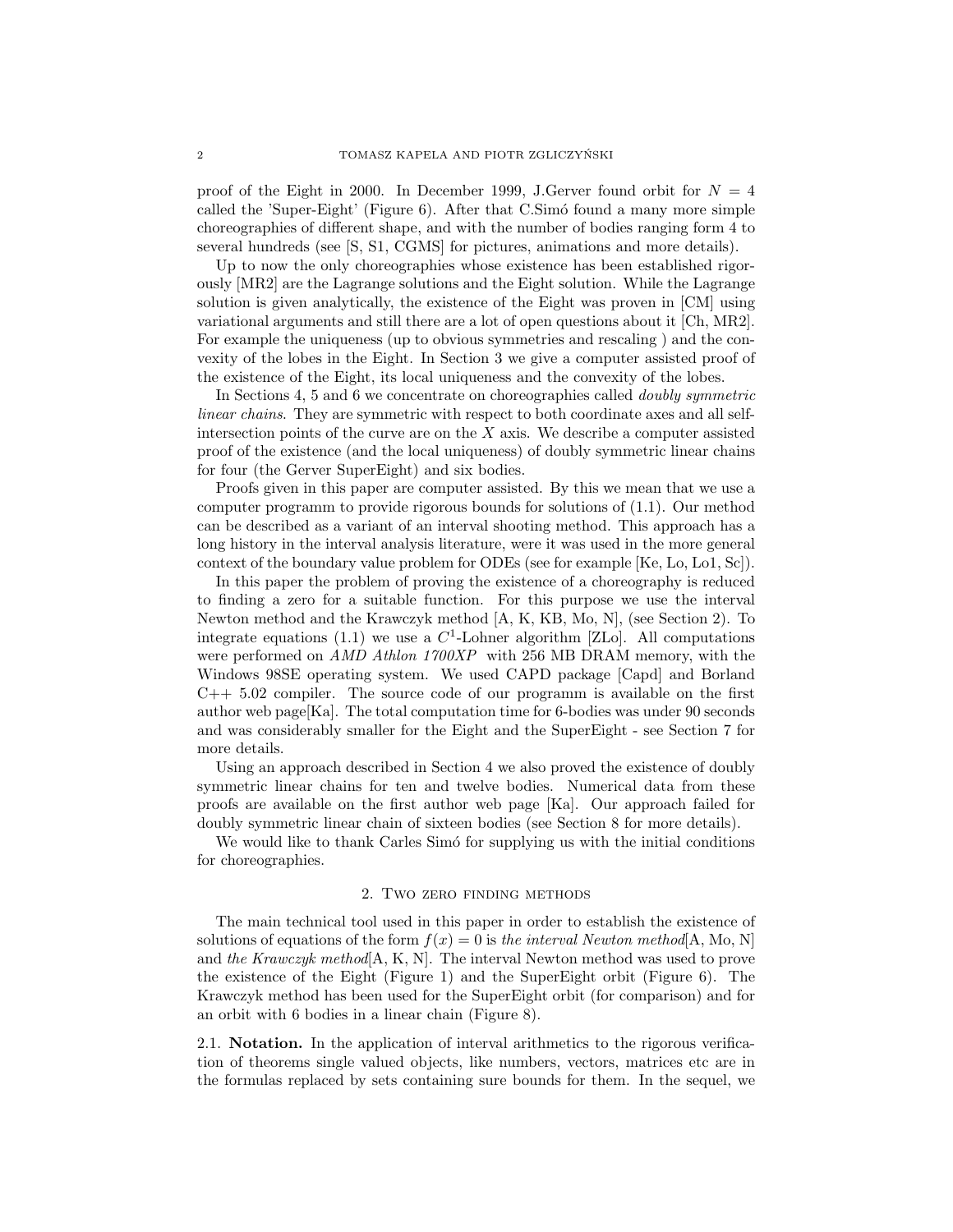will not use any special notation to distinguish between single valued objects and sets. For a set  $S$  by  $[S]$  we denote the interval hull of  $S$ , i.e. the smallest product of intervals containing S. For a set which is an interval set (i.e. can be represented as a product of intervals) we may use sometimes the square brackets to stress its interval nature. For any interval set  $[S]$  by  $mid([S])$  we denote a center point of  $[S]$ . For any interval [a, b] we define a diameter by  $diam[a, b] := b - a$ . For an interval vector (matrix)  $S = [S]$  by diamS we denote a vector (matrix) of diameters of each components.

## 2.2. The interval Newton method.

**Theorem 2.1.** [A, N] Let  $F : \mathbb{R}^n \to \mathbb{R}^n$  be a  $C^1$  function. Let  $[X] = \prod_{i=1}^n [a_i, b_i]$ ,  $a_i < b_i$ . Assume that, the interval hull of  $DF([X])$ , (denoted by  $DF([X])$ ) is invertible. Let  $\bar{x} \in X$  and we define

(2.1) 
$$
N(\bar{x}, [X]) = -[DF([X])]^{-1} F(\bar{x}) + \bar{x}
$$

Then

0. if  $x_1, x_2 \in [X]$  and  $F(x_1) = F(x_2)$ , then  $x_1 = x_2$ 

1. if 
$$
N(\bar{x}, [X]) \subset [X]
$$
, then  $\exists! x^* \in [X]$  such that  $F(x^*) = 0$ 

2. if  $x_1 \in [X]$  and  $F(x_1) = 0$ , then  $x_1 \in N(\bar{x}, [X])$ 

3. if  $N(\bar{x}, |X]) \cap |X| = \emptyset$ , then  $F(x) \neq 0$  for all  $x \in [X]$ 

The main problem with an application of the interval Newton method is that The main problem with an application of the interval Newton method is that of the invertibility of  $\left[\frac{\partial \Phi}{\partial x}([X])\right]$ . One often can overcome this difficulty with the Krawczyk method.

## 2.3. The Krawczyk method. We assume that:

- $F: \mathbb{R}^n \longrightarrow \mathbb{R}^n$  is a  $C^1$  function,
- $[X] \subset \mathbb{R}^n$  is an interval set,
- $\bar{x} \in [X]$
- $C \in \mathbb{R}^{n \times n}$  is a linear isomorphism.

The Krawczyk operator [A, K, N] is given by

(2.2) 
$$
K(\bar{x}, [X], F) := \bar{x} - CF(\bar{x}) + (Id - C[DF([X])])([X] - \bar{x}).
$$

**Theorem 2.2.** 1. If  $x^* \in [X]$  and  $F(x^*) = 0$ , then  $x^* \in K(\bar{x}, [X], F)$ .

2. If  $K(\bar{x}, [X], F) \subset int[X]$ , then there exists in [X] exactly one solution of equation  $F(x) = 0$ .

3. If  $K(\bar{x}, [X], F) \cap [X] = \emptyset$ , then  $F(x) \neq 0$  for all  $x \in [X]$ 

2.4. The zero-finding algorithm based on Newton or Krawczyk methods. Theorems 2.1 and 2.2 can be used as a basis for an algorithm finding rigorous bounds for a solution of equation  $F(x) = 0$ . Let  $T(\bar{x}, X|) = N(\bar{x}, X|)$  if we are using the interval Newton method and  $T(\bar{x}, [X]) = K(\bar{x}, [X], F)$  for the Krawczyk method based algorithm.

First, we need to have a good guess for  $x^* \in \mathbb{R}^n$ . For this purpose we use a nonrigorous Newton method to obtain  $\bar{x} = (\bar{x}_1, \bar{x}_2, \dots, \bar{x}_n)$ . Then we choose interval set  $[X]$  which contains  $\bar{x}$  and perform the following steps:

Step 1. Compute  $T(\bar{x}, [X])$ .

Step 2. If  $T(\bar{x}, [X]) \subset [X]$ , then return success.

Step 3. If  $X \cap T(\bar{x}, X) = \emptyset$ , then return fail. There are no zeroes of F in [X].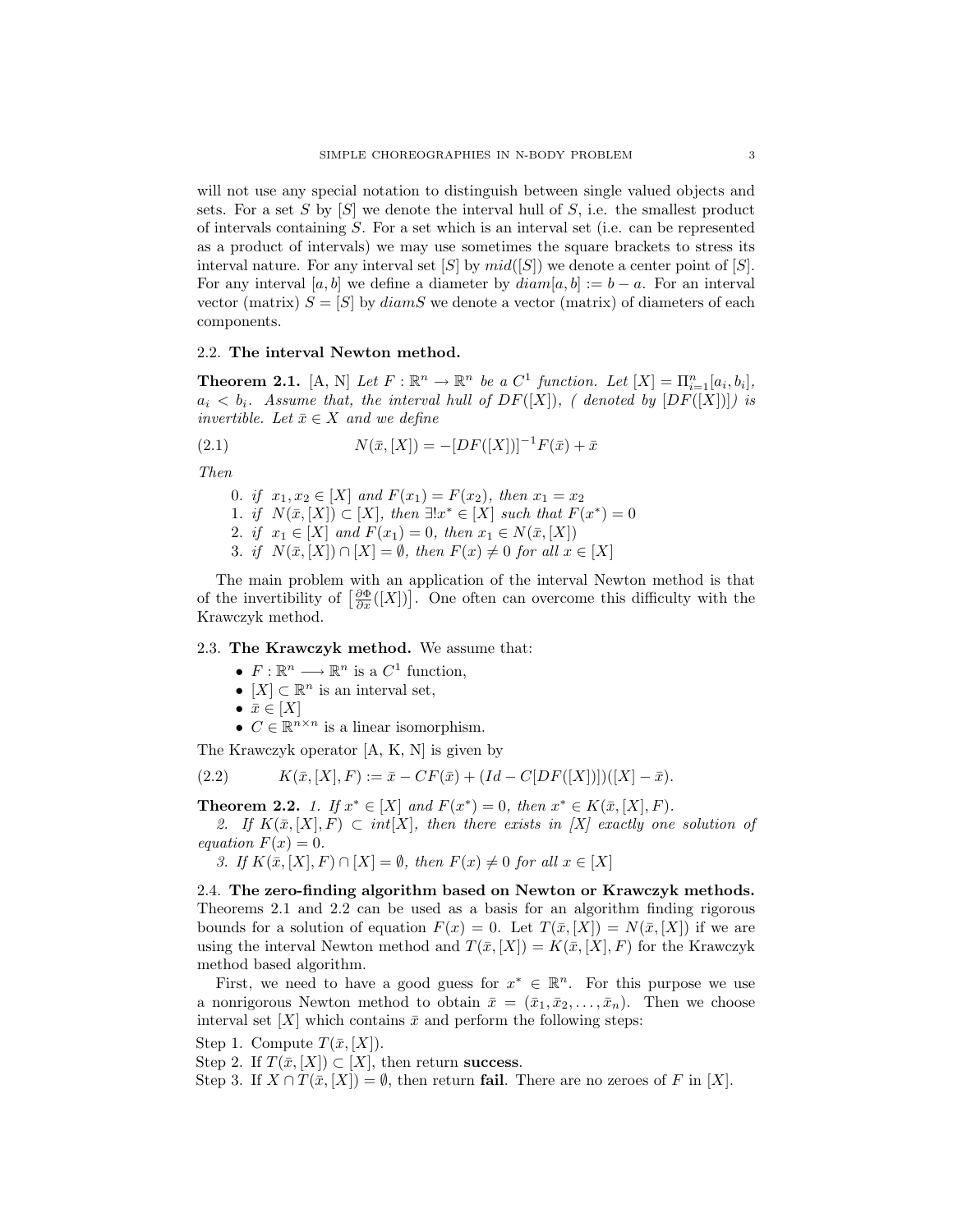Step 4. If  $[X] \subset T(\bar{x}, [X])$ , then modify computation parameters (for example: a time step, the order of Taylor method, size of  $[X]$ ). Go to Step 1.

Step 5. Define a new [X] by  $[X] := [X] \cap T(\bar{x}, [X])$  and a new  $\bar{x}$  by  $\bar{x} := mid([X]),$ then go to Step 1.

In practical computation it is convenient to define the maximum number of iterations allowed and return fail if the actual iteration count is larger.

Observe that the third assertion in both Theorems 2.1 and 2.2 can be used to exclude the existence of zero of F. This has been used by Galias  $[G1, G2]$  to find all periodic orbits up to a given period for Hénon map and Ikeda map.

3. The Eight - the existence, the local uniqueness and the convexity

The existence of the Eight has been shown in [CM] by using a mixture of symmetry and variational arguments. Here we give another existence proof and in addition we obtain the local uniqueness and the convexity of each lobe of the Eight. We follow [CM] in the use of the symmetry, but other component of the proof is different - we use the interval Newton method discussed in Section 2.

In notation we follow [CM].



FIGURE 1. The Eight - the initial position

Let  $T$  be any positive real number. We define the action of the Klein group  $\mathbb{Z}_2 \times \mathbb{Z}_2$  on  $\mathbb{R}/T\mathbb{Z}$  and on  $\mathbb{R}^2$  as follows: if  $\sigma$  and  $\tau$  are generators, then we set

(3.1) 
$$
\sigma(t) = t + \frac{T}{2}, \ \tau(t) = -t + \frac{T}{2}, \ \sigma(x, y) = (-x, y), \ \tau(x, y) = (x, -y).
$$



Figure 2. The Eight - the final position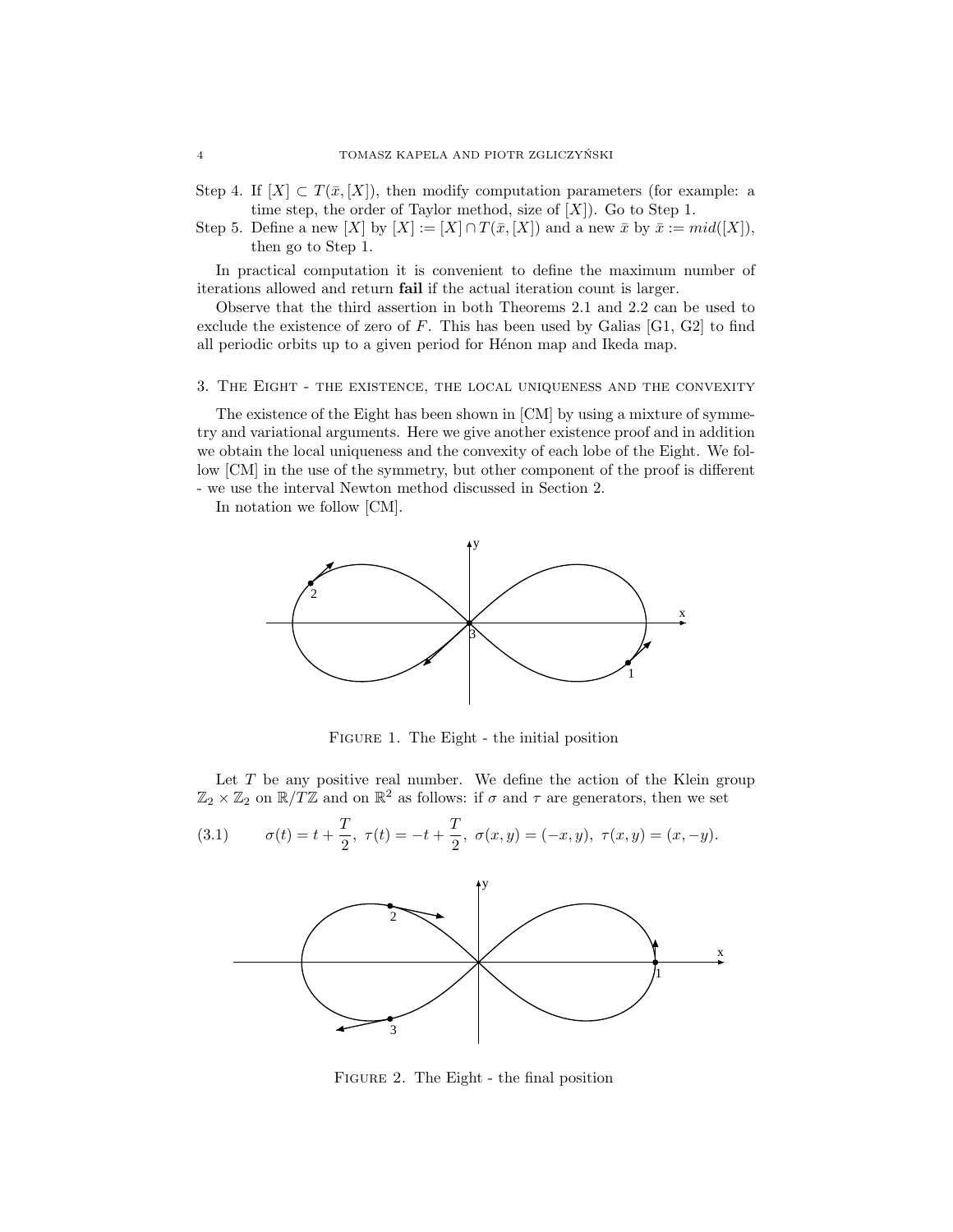For loop  $q: (\mathbb{R}/T\mathbb{Z}) \longrightarrow \mathbb{R}^2$  and  $i = 1, 2, 3$  we define the position for *i*-th body by  $\overline{a}$  $\mathbf{r}$ 

(3.2) 
$$
q_i(t) = q\left(t + (3 - i) \cdot \frac{T}{3}\right),
$$

The following theorem without the uniqueness part was proved in [CM].

**Theorem 3.1.** There exists an "eight"-shaped planar loop  $q : (\mathbb{R}/T\mathbb{Z}) \longrightarrow \mathbb{R}^2$  with the following properties:

 $(1)$  for each t,

$$
q_1(t) + q_2(t) + q_3(t) = 0;
$$

(2) q is invariant with respect to the action of  $\mathbb{Z}_2 \times \mathbb{Z}_2$  on  $\mathbb{R}/T\mathbb{Z}$  and on  $\mathbb{R}^2$ .

 $q \circ \sigma(t) = \sigma \circ q(t)$  and  $q \circ \tau(t) = \tau \circ q(t);$ 

(3) the loop  $x : \mathbb{R}/T\mathbb{Z} \longrightarrow \mathbb{R}^6$  defined by

 $x(t) = (q_1(t), q_2(t), q_3(t))$ 

is a T-periodic solution of the planar three-body problem with equal masses. Moreover, q is locally unique (up to obvious spatial symmetries and rescaling).

As was mentioned in the introduction the proof of Theorem 3.1 is computer assisted. The goal of next few lemmas is to transform it to the problem of solving the equation  $F(x) = 0$  for a suitable F.

**Remark 3.2.** If conditions  $(1),(2),(3)$  are satisfied, then

- a.  $\dot{q}_1(t) + \dot{q}_2(t) + \dot{q}_3(t) = 0$  for each t,
- b.  $\dot{q} \circ \sigma(t) = \sigma \circ \dot{q}(t)$  and  $\dot{q} \circ \tau(t) = \sigma \circ \dot{q}(t)$  for each t,
- c.  $q_3(0) = (0, 0)$  and  $\dot{q}_3(0) = -2\dot{q}_1(0)$
- d.  $q_1(0) = -q_2(0)$  and  $\dot{q}_1(0) = \dot{q}_2(0)$ ,
- e.  $q_1(T/12)$  is on the X axis and  $\dot{q}_1(T/12)$  is orthogonal to the X axis,
- f.  $q_3(T/12) = \tau \circ q_2(T/12)$  and  $\dot{q}_3(T/12) = \sigma \circ \dot{q}_2(T/12)$ ,

The following lemma describes the symmetry reduction for the Eight.

**Lemma 3.3.** Assume that  $\tilde{q}: [0, \tilde{T}] \longrightarrow \mathbb{R}^6$  is a solution of the three body problem, such that  $\tilde{q} = (\tilde{q}_1, \tilde{q}_2, \tilde{q}_3)$  satisfies conditions  $(c), (d), (e), (f)$  in Remark 3.2, then exists  $q : (\mathbb{R}/T\mathbb{Z}) \longrightarrow \mathbb{R}^2$  satisfying conditions  $(1), (2), (3)$  in Theorem 3.1 with  $T = 12\tilde{T}$ .

Proof: We define

(3.3) 
$$
\hat{q}(t) = \begin{cases} \tilde{q}_3(t) & \text{for } t \in [0, \tilde{T}] \\ \tau \circ \tilde{q}_2(2\tilde{T} - t) & \text{for } t \in [\tilde{T}, 2\tilde{T}] \\ \sigma \circ \tilde{q}_1(t - 2\tilde{T}) & \text{for } t \in [2\tilde{T}, 3\tilde{T}] \end{cases}
$$

and

(3.4) 
$$
q(t) = \begin{cases} \n\hat{q}(t) & \text{for } t \in [0, 3\tilde{T}] \\ \n\tau \circ \hat{q}(\tau^{-1}(t)) & \text{for } t \in [3\tilde{T}, 6\tilde{T}] \\ \n\sigma \circ \hat{q}(\sigma^{-1}(t)) & \text{for } t \in [6\tilde{T}, 9\tilde{T}] \\ \n\sigma \circ \tau \circ \hat{q}(\tau^{-1} \circ \sigma^{-1}(t)) & \text{for } t \in [9\tilde{T}, 12\tilde{T}] \n\end{cases}
$$

Let  $f_1$  and  $f_2$  be two solutions of (1.1) on intervals  $[t_1, t_2]$  and  $[t_2, t_3]$ , respectively. If  $f_1(t_2) = f_2(t_2)$  and  $f_1^-(t_2) = f_2^+(t_2)$  then  $f = \{f_1, f_2\}$  is a solution on interval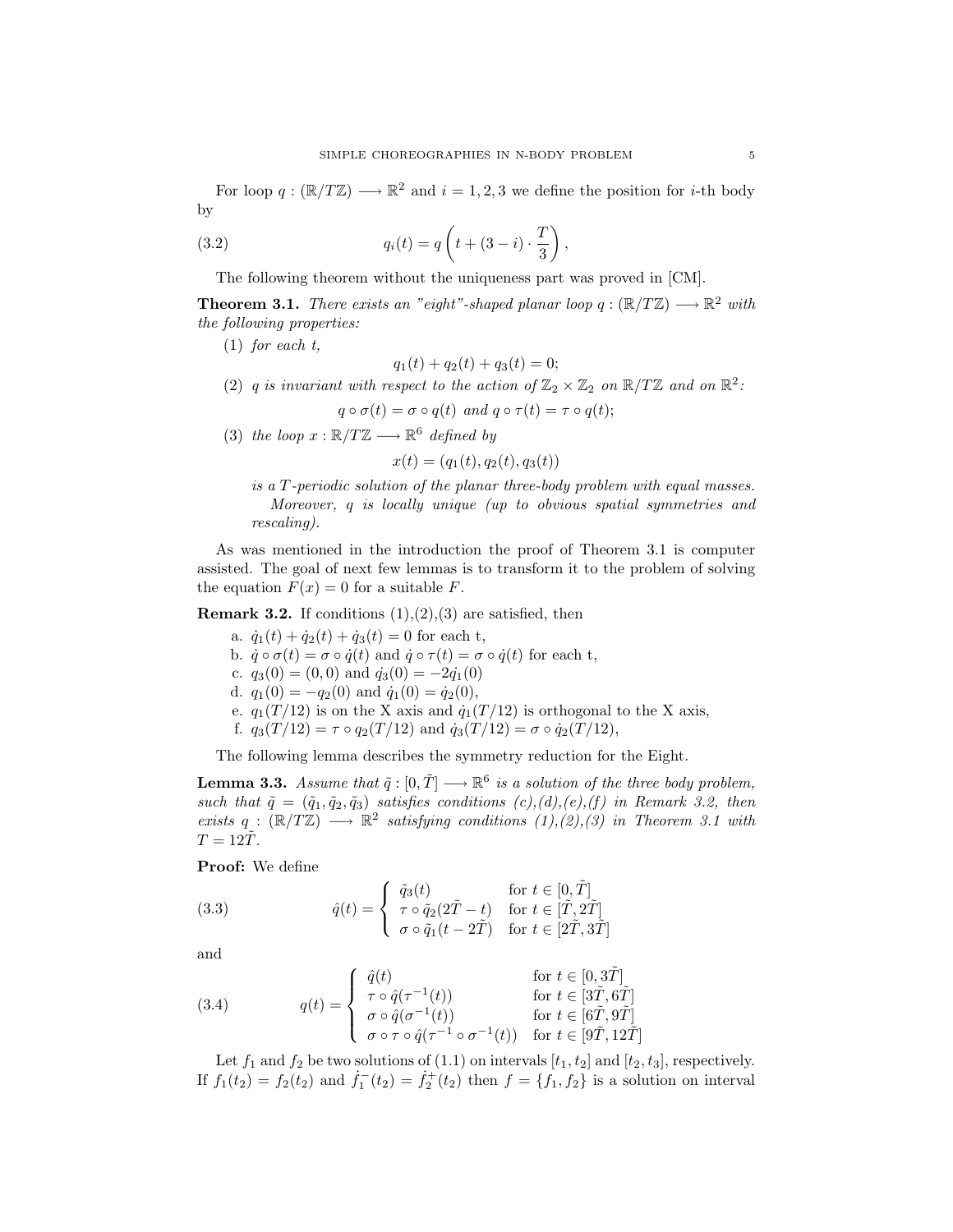$[t_1, t_2]$ . To show that  $q(t)$  is a solution it is enough to show that "pieces fit together smoothly".

For example for  $t = \tilde{T}$  from 3.2.f we have

(3.5) 
$$
\tilde{q}_3(\tilde{T}) = \tilde{q}_3(\frac{T}{12}) = \tau \circ \tilde{q}_2(\frac{T}{12}) = \tau \circ \tilde{q}_2(\tilde{T}) = \tau \circ \tilde{q}_2(2\tilde{T} - \tilde{T})
$$

(3.6)  $\dot{\tilde{q}}_3^-(\tilde{T}) = \sigma \circ \dot{\tilde{q}}_2^+(\tilde{T})$ 

Other cases are left to reader.

Condition (2) in Theorem 3.1 follows easily from the definition of  $\hat{q}(t)$  and the properties of  $\sigma$  and  $\tau$  (for T-periodic orbit  $\sigma^{-1}(t) = \sigma(t)$  and  $\tau^{-1}(t) = \tau(t)$ ). For example, for  $t \in [0, 3\tilde{T}]$  we have

(3.7) 
$$
q(\sigma(t)) = \sigma \circ \hat{q}(\sigma^{-1} \circ \sigma(t)) = \sigma \circ \hat{q}(t) = \sigma \circ q(t)
$$

(3.8) 
$$
q(\tau(t)) = \tau \circ \hat{q}(\tau^{-1} \circ \tau(t)) = \tau \circ \hat{q}(t) = \tau \circ q(t)
$$

We omit other cases, because the proof is very similar.

To prove condition (1) observe that, from 3.2.c and 3.2.d we obtain that  $q_1(0)$  +  $q_2(0) + q_3(0) = 0$  and  $\dot{q}_1(0) + \dot{q}_2(0) + \dot{q}_3(0) = 0$ . This and the conservation of linear momentum implies condition (1).  $\Box$ 



Figure 3. The rotated Eight - the initial position



Figure 4. The rotated Eight - the final position

Hence to prove Theorem 3.1 it is enough to show that there exists a locally unique (up to obvious degeneracies) function satisfying assumptions of Lemma 3.3.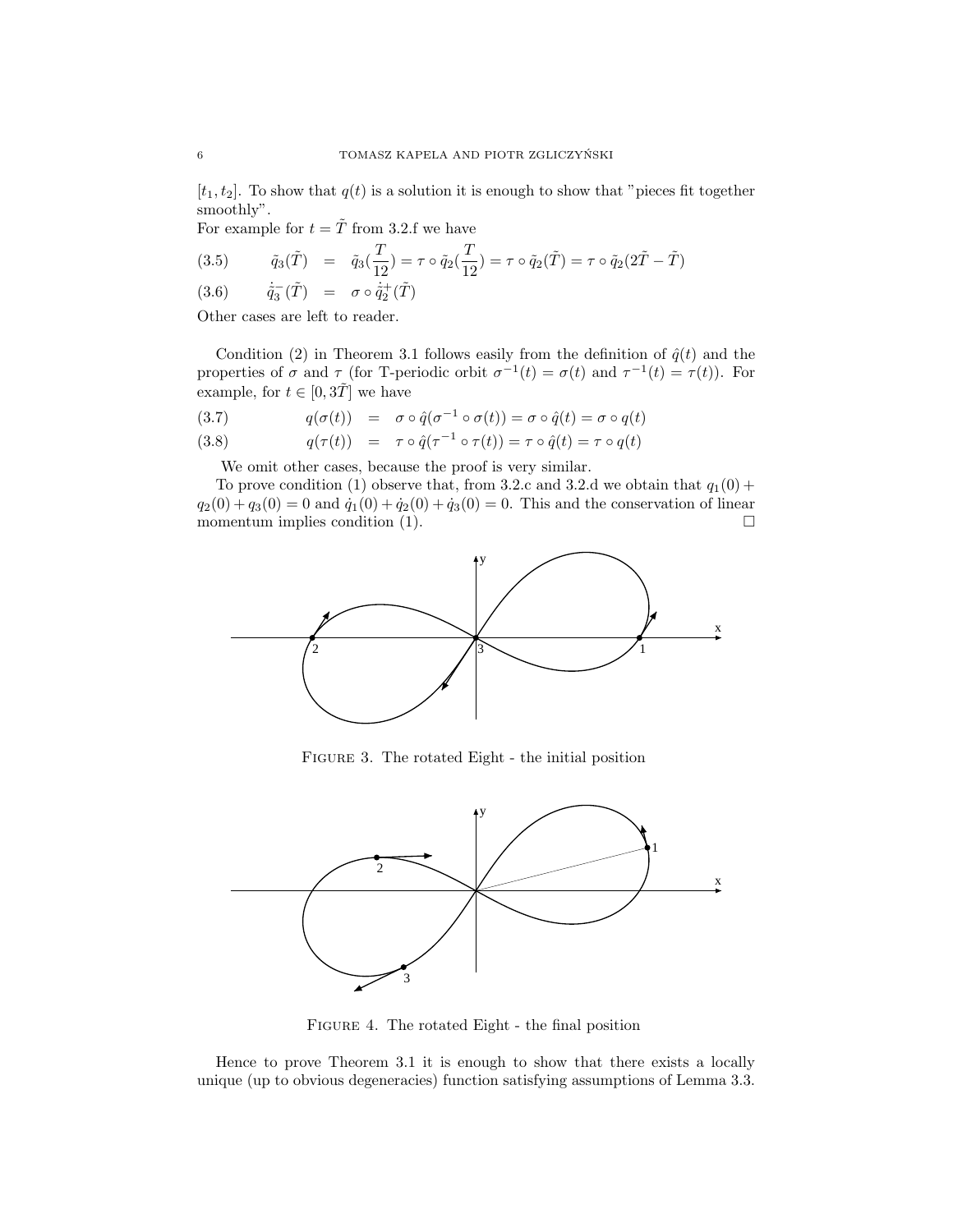For this end we rewrite these assumptions as a zero finding problem to which we apply the interval Newton method in the reduced space.

Our original phase space is 12 dimensional, the state of bodies is given by  $(q_1, q_2, q_3, \dot{q}_1, \dot{q}_2, \dot{q}_3)$ . The center of mass is fixed at the origin. Hence one body's position and velocity is determined by other two bodies. We start from a collinear position with the third body at the origin and with equal velocities of the first and the second body (see 3). Hence it is enough to know the position and the velocity of the first body to reconstruct initial condition of other bodies. Moreover, if we have one solution we could get another solution by a suitable rotation (both have the same shape). To remove this degeneracy we place the first body on the X axis (see Figure 3). In addition we fix the size of trajectory by setting  $q_1(0) = (1, 0)$ . This also fixes the period of the solution, but from the Kepler third law we can obtain a solution of any period just by rescaling. Hence the initial conditions are defined by the velocity of one body.

The reduced space for the Eight is two dimensional and is parameterized by the velocity of the first body. We define a map from the reduced space to the full phase space  $E: \mathbb{R}^2 \longrightarrow \mathbb{R}^{12}$ , which expands velocity of the first body, given by  $(v, u)$ , to the initial conditions for the 3-body problem  $(x_1, y_1, x_2, y_2, x_3, y_3, v_1, u_1, v_2, u_2, v_3, u_3)$ for equation (1.1)

$$
E(v, u) = (1, 0, -1, 0, 0, 0, v, u, v, u, -2v, -2u).
$$

For each such initial condition there exists a solution of the 3-body problem defined on some interval. To each initial configuration, following that solution, we associate, if it exists, a configuration in which for the first time the position vector of the first body is orthogonal to its velocity vector. This defines the Poincar´e map  $P: \mathbb{R}^{12} \supset \Omega \longrightarrow \mathbb{R}^{12}.$ 

Now, we define map  $R : \mathbb{R}^{12} \longrightarrow \mathbb{R}^2$ , by

$$
R(q_1, q_2, q_3, \dot{q}_1, \dot{q}_2, \dot{q}_3) = (\|q_2 - q_1\|^2 - \|q_3 - q_1\|^2, (\dot{q}_2 - \dot{q}_3) \times q_1),
$$

where by  $\times$  we denote vector product, and map  $\Phi : \mathbb{R}^2 \longrightarrow \mathbb{R}^2$  by

$$
\Phi = R \circ P \circ E.
$$

**Remark 3.4.** If  $R(q_1, q_2, q_3, \dot{q}_1, \dot{q}_2, \dot{q}_3) = 0$ , then  $||q_2 - q_1|| = ||q_3 - q_1||$  and if in addition  $y_1 = 0$  but  $x_1 \neq 0$ , then  $\dot{y}_2 = \dot{y}_3$ . The bodies are then located as in Fig. 4 and conditions (e) and (f) in Rem. 3.2 are satisfied in a suitably rotated coordinate frame.

The following lemma, which is crucial for the proof of Theorem 3.1 was proved with a computer assistance.

**Lemma 3.5.** There exists a locally unique point  $(v, u) \in \mathbb{R}^2$ , such that  $\Phi(v, u) =$  $(0, 0)$ .

Proof: We use the interval Newton method (Theorem 2.1). First we come close to zero of  $\Phi$ , starting with some rough initial condition (for example from [S1]) using the non-rigorous Newton method. Once we have a good candidate  $x_0 = (v_0, u_0)$ , we set  $[X] = [v_0 - \delta, v_0 + \delta] \times [u_0 - \delta, u_0 + \delta]$  and compute rigorously  $\Phi(x_0)$  and  $\frac{\partial \Phi([X])}{\partial x}$ . For this purpose we use C<sup>1</sup>-Lohner algorithm described in [ZLo]. In this computation we used the following settings: the time step  $h = 0.01$  and the order  $r=7$ .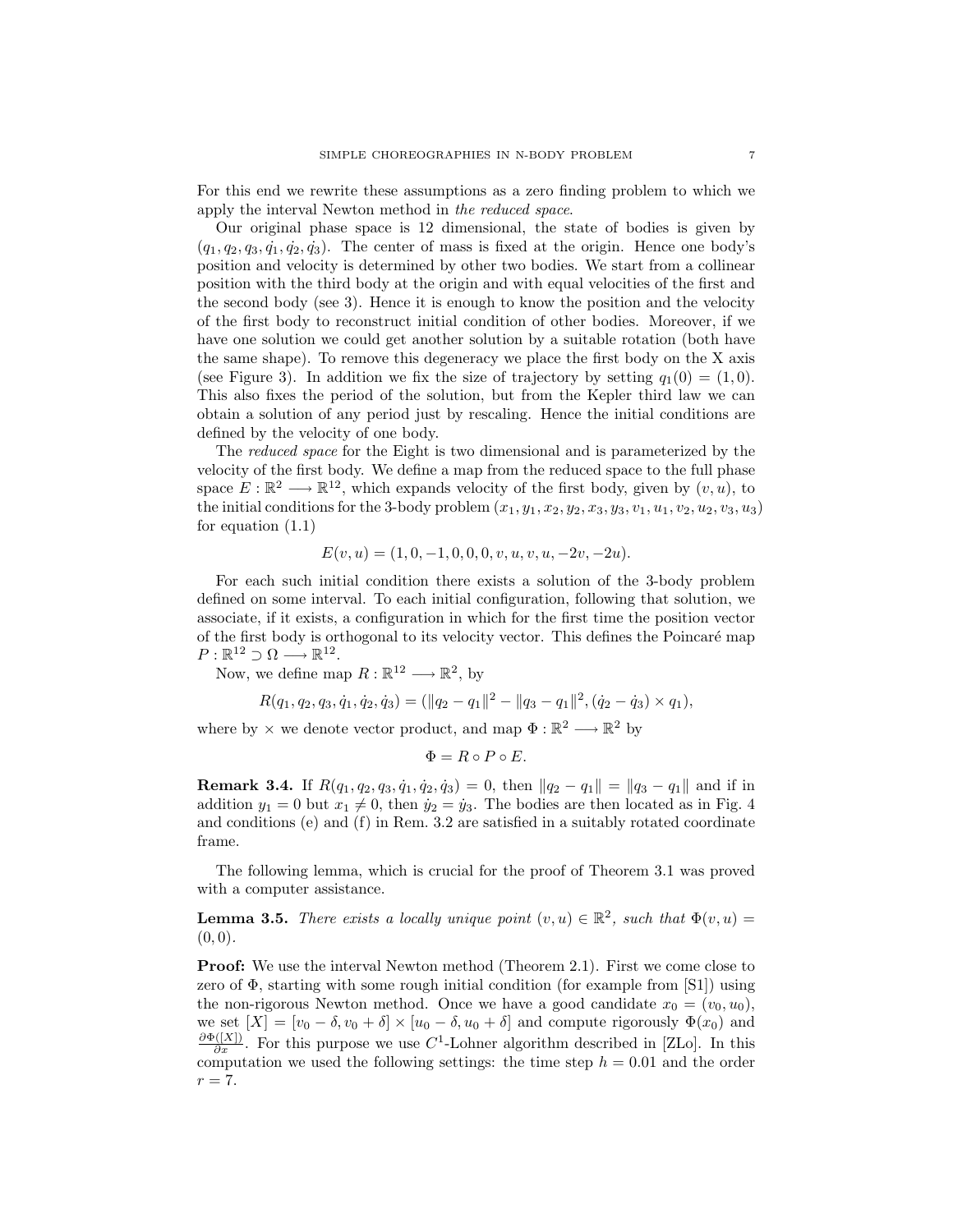| Result                                  |                                                                                                                                      |  |
|-----------------------------------------|--------------------------------------------------------------------------------------------------------------------------------------|--|
| $\Phi(x_0)$                             | $([-2.107029e-06, -2.106467e-06], [2.974991e-06, 2.976034e-06])$                                                                     |  |
| diam $\Phi(x_0)$                        | $(5.625889e-10, 1.042962e-09)$                                                                                                       |  |
| $\frac{\partial \Phi([X])}{\partial x}$ | $\begin{bmatrix} [17.622624, 17.643043] & [1.809772, 1.827325] \\ [-24.868548, -24.848432] & [-10.056629, -10.039221] \end{bmatrix}$ |  |
| $N(x_0, [X])$                           | $([0.347116886243943, 0.347116889993313],$<br>$[0.532724941587373, 0.532724949187495]$                                               |  |
| diam $N(x_0, [X])$                      | $(3.749369e-09,7.600121e-09)$                                                                                                        |  |

Table 1. Data from the proof of Lemma 3.5.

It turns out that the assumption of assertion 1 in Theorem 2.1 holds for  $x_0 = (0.347116768716, 0.532724944657)$  and  $\delta = 10^{-6}$ . Numerical data from this computation are listed in Table 1.

Moreover, from Theorem 2.1 we know that this zero is unique in the set X.  $\Box$ **Proof of Theorem 3.1:** From Lemma 3.5 it follows that there exists  $(v, u) \in \mathbb{R}^2$ such that  $\Phi(v, u) = (0, 0)$ . Hence there exists solution  $\bar{q}(t)$  of the three body problem defined on interval  $[0, \tilde{T}]$ , such that for  $t = 0$  all bodies are in the collinear configuration with the third body at the origin and for  $t = T$  the bodies form an isosceles triangle (because  $r_{12} = r_{13}$ ). By a suitable rotation of the coordinate frame we obtain a solution  $\tilde{q}(t)$ , such that for  $t = \tilde{T}$  the first body is on X axis. From Remark 3.4 it follows that  $\tilde{q}(t)$  satisfies all conditions in Lemma 3.3 and hence there exists  $q(t)$  satisfying conditions  $(1),(2),(3)$ .

The local uniqueness follows from the local uniqueness in Lemma 3.5.  $\Box$ 

#### 3.1. Convexity of the Eight.

Theorem 3.6. Each lobe of the Eight is convex.

**Proof:** For the proof it is enough to show that the only inflection point on the curve  $q(t)$  is the origin.

From Lemma 3.5 we obtain the set  $[X]$  which includes the initial condition for the Eight in the reduced space. To expand [X] to the full space we set  $X = E([X])$ . In the coordinate frame in which the Eight looks as in Fig. 1 and symmetries  $\sigma$  and  $\tau$  are the reflections with respect to coordinate axes (see 3.1) we see immediately that the symmetry properties of the Eight imply that at the origin  $\frac{\partial^2 y_i}{\partial x_i^2} = 0$  and  $\frac{\partial^2 x_i}{\partial y_i^2} = 0$ . To prove the convexity of the Eight we follow rigorously the trajectory of set  $\bar{X}$  and show that the only point in which  $\frac{\partial^2 y_i}{\partial x_i^2} = 0$  and  $\frac{\partial^2 x_i}{\partial y_i^2} = 0$  is the origin. The same is true if we rotate the Eight, as in Figure 3, to the coordinate system in which we performed the actual computations and in which we will work for the remainder of this proof.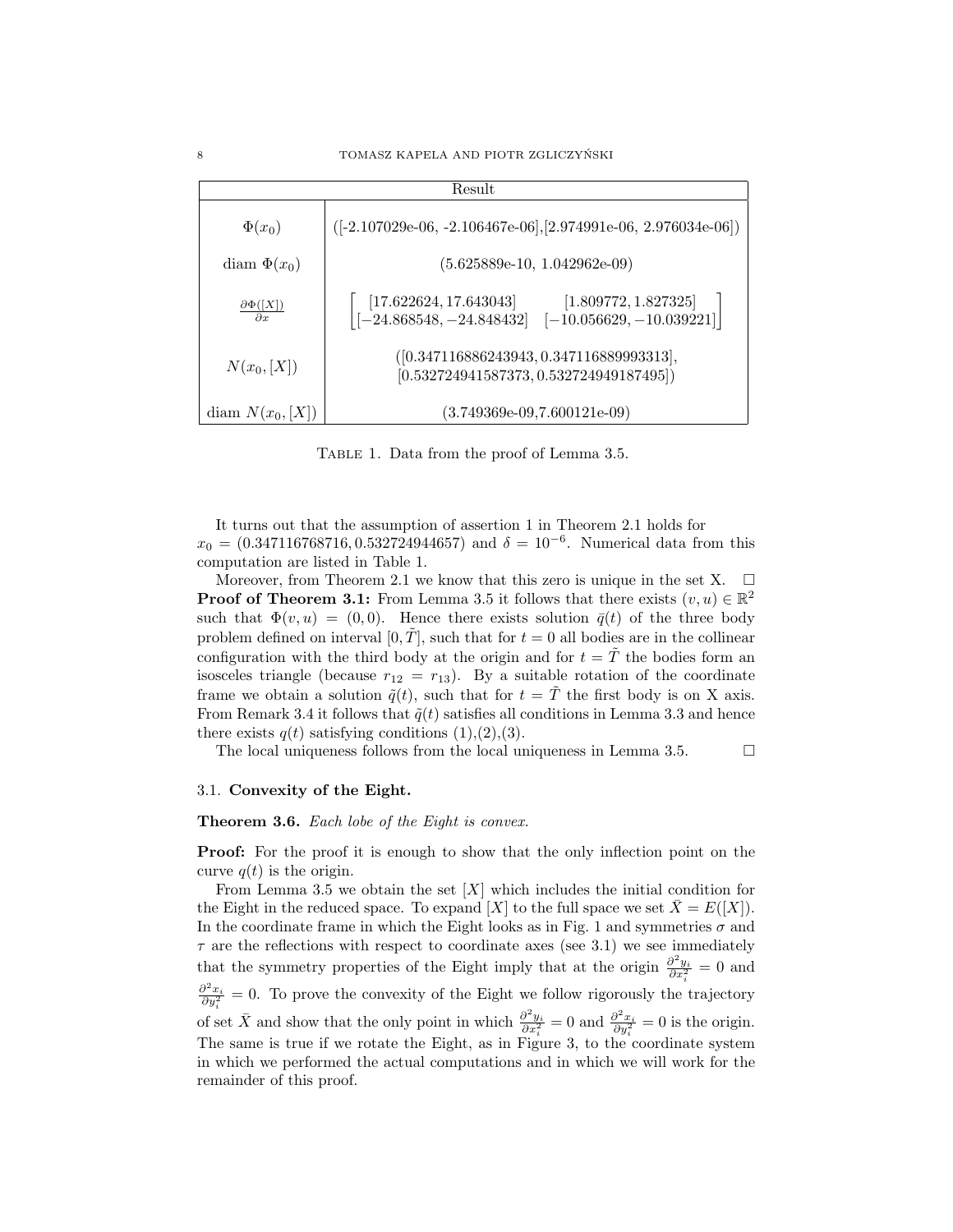Let  $q_i(t) = (x_i(t), y_i(t))$  be the position of i-th body. If  $0 \notin \frac{\partial x_i}{\partial t}[t_{k-1}, t_k]$  then we can write  $y_i$  as a function of  $x_i$  on interval  $[x_i(t_{k-1}), x_i(t_k)]$ . Otherwise we try to represent  $x_i$  as a function of  $y_i$ . For small enough time steps at least one of these representations is always possible for the Eight (this is verified during rigorous computations). Below we list formulas for the derivatives of  $y_i(t(x_i))$  with respect to  $x_i$  in terms of derivatives of  $x_i$  and  $y_i$  with respect to the time variable.

$$
\frac{\partial y_i(t(x_i))}{\partial x_i} = \frac{\partial y_i}{\partial t} \left(\frac{\partial x_i}{\partial t}\right)^{-1}
$$
\n
$$
\frac{\partial^2 y_i(t(x_i))}{\partial x_i^2} = \left(\frac{\partial^2 y_i}{\partial t^2} - \frac{\partial^2 x_i}{\partial t^2} \frac{\partial y_i}{\partial x_i}\right) \left(\frac{\partial x_i}{\partial t}\right)^{-2}
$$
\n
$$
\frac{\partial^3 y_i(t(x_i))}{\partial x_i^3} = \frac{\frac{\partial^3 y_i}{\partial t^3} \frac{\partial x_i}{\partial t} - \frac{\partial^3 x_i}{\partial t^3} \frac{\partial y_i}{\partial t} + 2\left(\frac{\partial^2 x_i}{\partial t^2}\right)^2 \frac{\partial y_i}{\partial x_i} - 2\frac{\partial^2 x_i}{\partial t^2} \frac{\partial^2 y_i}{\partial t^2}}{\left(\frac{\partial x_i}{\partial t}\right)^2} - \frac{\left(\frac{\partial^2 x_i}{\partial t^2} \frac{\partial^2 y_i}{\partial x_i^2}\right)}{\left(\frac{\partial x_i}{\partial t}\right)^2}
$$

To obtain derivatives of  $x_i$  with respect to  $y_i$  it is enough to exchange  $x_i$  and  $y_i$ variables in above formulas.

The time derivatives of  $x_i$  and  $y_i$  for each time step are computed during the execution of the  $C<sup>1</sup>$ -Lohner algorithm.

Before we state explicitly the conditions we check we need to introduce some notation. Let  $x_0 \in \mathbb{R}^{12}$  represent initial conditions (for  $t = 0$ ) for (1.2) then by  $\varphi(t, x_0)$  we denote the state of bodies (positions and velocities) at time t. Let  $h_k$ be length of k-th time step,  $t_k = h_1 + \cdots + h_k$  - the total time elapsed after k steps,  $[q^k] \subset \mathbb{R}^{12}$  be an interval set, such that  $\varphi(t_k, \bar{X}) \subset [q^k]$  and  $[Q^k] \subset \mathbb{R}^{12}$  be an interval set, such that  $\varphi([t_{k-1}, t_k], \bar{X}) \subset [Q^k]$ . Let us stress here, that both  $[q^k]$ and  $[Q^k]$  are computed during k-th step of  $C^1$ -Lohner algorithm.

For k-th step and i-th body (except the first step and the third body  $(i = 3)$ , which starts at the origin) we check if at least one of the following conditions is true

(3.9) 
$$
0 \notin \frac{\partial y_i}{\partial t}[X_i^k] \text{ and } 0 \notin \frac{\partial^2 x_i}{\partial y_i^2}[X_i^k]
$$

(3.10) 
$$
0 \notin \frac{\partial x_i}{\partial t}[Y_i^k] \text{ and } 0 \notin \frac{\partial^2 y_i}{\partial x_i^2}[Y_i^k].
$$

For first step and the third body we check if one of following conditions is satisfied

(3.11) 
$$
0 \notin \frac{\partial y_3}{\partial t}[X_3^1] \text{ and } 0 \in \frac{\partial^2 x_3}{\partial y_3^2}[X_3^1] \text{ and } 0 \notin \frac{\partial^3 x_3}{\partial y_3^3}[X_3^1]
$$

(3.12) 
$$
0 \notin \frac{\partial x_3}{\partial t}[Y_3^1]
$$
 and  $0 \in \frac{\partial^2 y_3}{\partial x_3^2}[Y_3^1]$  and  $0 \notin \frac{\partial^3 y_3}{\partial x_3^3}[Y_3^1]$ .

To verify above conditions we follow the trajectory of set  $\overline{X}$  using the  $C^1$ -Lohner algorithm until reaching the section described in proof of Lemma 3.5 and for each time step and each body we verify a suitable condition. This finishes the proof.  $\Box$ 

3.2. Some numerical data from the proof of the convexity of the Eight. Parameter settings for the  $C^1$ -Lohner algorithm: the time step  $h = 0.01$ , the order  $r = 7, 53$  time steps were needed to cross the section.

Step 1. We start in the collinear position with the third body at the origin ( at the inflection point). Numerical data for this case are given in Table 2. We see that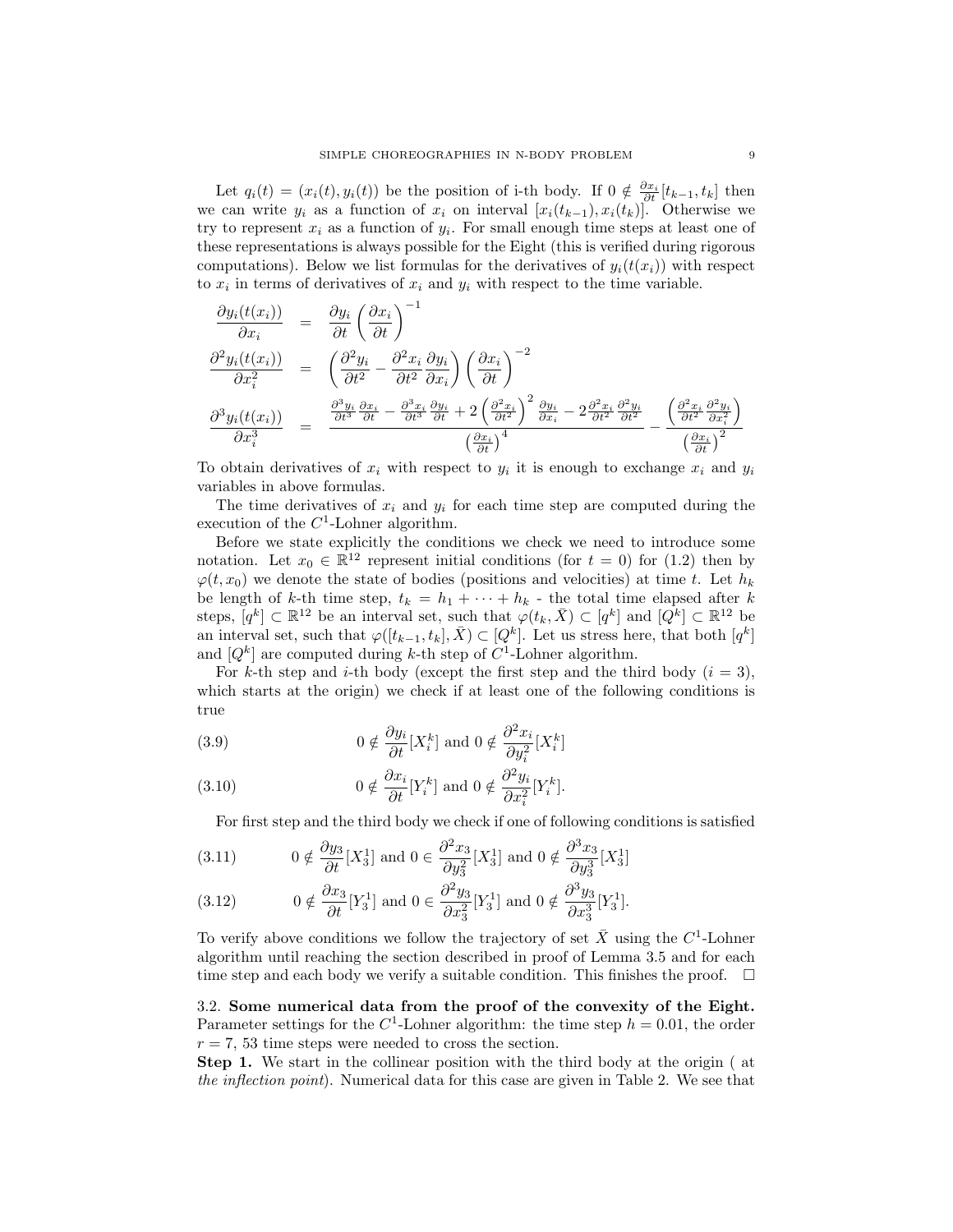| $\frac{\partial x_i}{\partial t}[X_i^1]$ | $\frac{\partial^2 x_i}{\partial y_i^2}[X_i^1]$ | $\frac{\partial^3 x_i}{\partial y_i^3}[X_i^1]$ |
|------------------------------------------|------------------------------------------------|------------------------------------------------|
| [0.334402, 0.347118]                     | [15.3592, 17.9897]                             | [136.616, 219.114]                             |
| [0.347116, 0.360049]                     | $[-16.5013,-14.111]$                           | [119.951, 192.562]                             |
| $[-0.695034, -0.69385]$                  | $[-0.0682713, 0.269952]$                       | $[-30.969, -26.3718]$                          |

Table 2. Data from the proof of Theorem 3.6, for step 1, neighborhood of deflection point.

| $\frac{\partial x_i}{\partial t} [X_i^2]$ | $\frac{\partial^2 x_i}{\partial u_i^2} [X_i^2]$ | $\frac{\partial^3 x_i}{\partial u^3}[X_i^2]$ |
|-------------------------------------------|-------------------------------------------------|----------------------------------------------|
| [0.32222, 0.334722]                       | [16.7085, 19.6225]                              | [155.007, 250.021]                           |
| [0.35972, 0.372882]                       | $[-15.2203, -13.0177]$                          | [105.778, 171.191]                           |
| $[-0.695669, -0.69444]$                   | [0.126359, 0.472046]                            | $[-30.9533, -26.1203]$                       |

Table 3. Data from the proof of Theorem 3.6, for step 2.

| $\frac{\partial x_i}{\partial t} [X_i^2]$ | $\frac{\partial^2 x_i}{\partial y_i^2}[X_i^2]$  | $\frac{\partial^{\circ} x_i}{\partial y_i^3}[X_i^2]$ |
|-------------------------------------------|-------------------------------------------------|------------------------------------------------------|
| $[-0.00287209, 0.00468403]$               |                                                 |                                                      |
| [0.904939, 0.922079]                      | $[-2.55715, -2.16831]$                          | [4.35197, 10.6201]                                   |
| $[-0.919428, -0.909617]$                  | [2.56371, 3.03259]                              | $[-3.51203, 3.48564]$                                |
| $\frac{\partial y_i}{\partial t} [Y_i^2]$ | $\frac{\partial^2 y_i}{\partial x_i^2} [Y_i^2]$ | $\frac{\partial^3 y_i}{\partial x^3}[Y_i^2]$         |
| [0.480975, 0.48288]                       | $[-3.24824, -3.11737]$                          | $[-2.98453, -0.860616]$                              |

Table 4. Data from the proof of Theorem 3.6, for step 37.

for the third body  $(i = 3)$  we have  $0 \in \frac{\partial^2 x_i}{\partial y_i^2}[X_i^1]$ , but this derivative is monotonic ( because  $\frac{\partial^3 x_i}{\partial y_i^3}[X_i^1] < 0$ , hence there can be only one zero of it in interval  $[X_3^1]$ . But from the symmetry we know that this zero is at  $x_3 = 0 \in [X_3^1]$ .

Steps 2-36 and 38-53 In this case all second derivatives do not contain 0. In Table 3 we list as an example data obtained in the second step.

Step 37. The first body is in the rightmost position. In this case we cannot represent  $y_1$  as a function of  $x_1$ , hence we represent  $x_1$  as a function of  $y_1$  and we check condition 3.10 instead of 3.9. Table 4 contains the derivatives for this case.

## 4. Doubly symmetric choreographies with even number of bodies

4.1. Symmetries. Many of the choreographies found by Simo [S1] have at least one symmetry. In this section we introduce a notation for symmetries which will be used till the end of this paper. By  $S_x$ ,  $S_y$  we denote the reflection with respect symmetry with respect to the x axis and the y axis, respectively. By  $S_0$  we denote the reflection against the origin. These spatial symmetries act also on time variable parameterizing curves as follows.

Let T be any positive real number. We define actions of  $S_x$ ,  $S_y$  and  $S_0$  on  $\mathbb{R}/T\mathbb{Z}$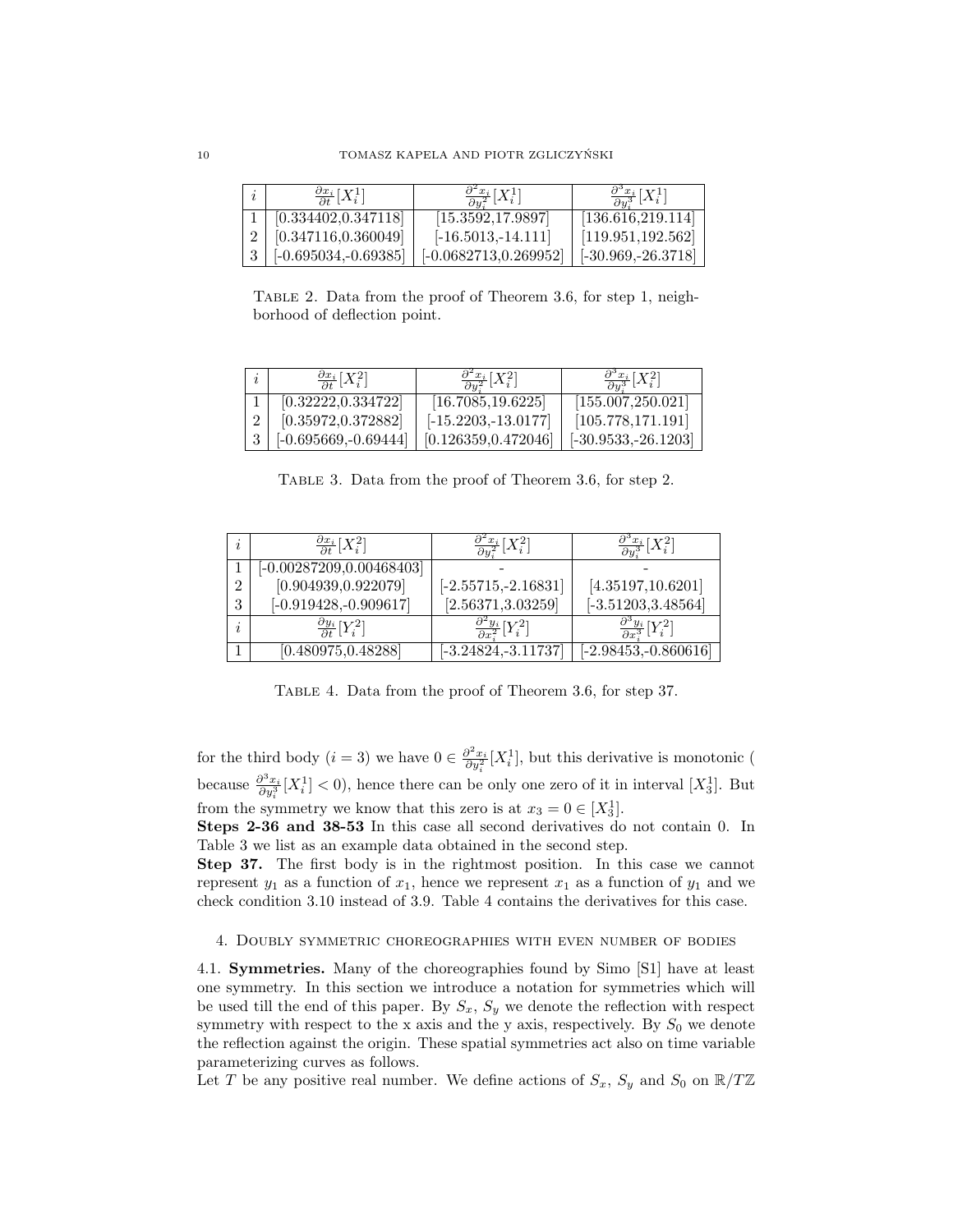

FIGURE 5. Linear chain with 8 bodies.

and on  $\mathbb{R}^2$  by

$$
S_x(t) = -t + \frac{T}{2}, \quad S_x(x, y) = (-x, y),
$$
  
\n
$$
S_y(t) = -t, \quad S_y(x, y) = (x, -y),
$$
  
\n
$$
S_0(t) = t + \frac{T}{2}, \quad S_0(x, y) = (-x, -y).
$$

It follows from these definitions that  $S_0 = S_x \circ S_y = S_y \circ S_x$ .

Let  $q(t): \mathbb{R}/T\mathbb{Z} \longrightarrow \mathbb{R}^2$  be a  $C^2$  function. We say that  $q(t)$  is invariant (equivariant) with respect to the action of S if  $S(q(t)) = q(S(t))$  for all t. If  $q(t)$  is invariant with respect to  $S_x$  (resp.  $S_y$ ) then  $\dot{q}(S_x(t)) = S_y(\dot{q}(t))$  (resp.  $\dot{q}(S_y(t)) = S_x(\dot{q}(t))$ ). Hence the  $S_0$ -invariance implies that  $\dot{q}(S_0(t)) = S_0(\dot{q}(t)).$ ¡

From now on we will enumerate bodies starting from 0. We set  $q_i(t) = q_i$  $t+\frac{T}{N}\cdot i$ ¢ for  $i = 0, ..., N - 1$ .

4.2. Doubly symmetric choreographies with even number of bodies. We will consider only cases with even number of bodies. Let  $T = N \cdot T > 0$ . We search for a function  $q(t): \mathbb{R}/T\mathbb{Z} \longrightarrow \mathbb{R}^2$  which has following properties:

P1. for each  $t$  the origin is center of mass,

(4.1) 
$$
\sum_{i=0}^{N-1} q(t+\bar{T}\cdot i) = 0,
$$

P2.  $q(t)$  is invariant with respect to

(a)  $S_x$  i.e.  $q(S_x(t)) = S_x(q(t)),$ 

(b) 
$$
S_0
$$
 i.e.  $q(S_0(t)) = S_0(q(t)),$ 

P3. the function  $x = (q_0(t), q_2(t), \ldots, q_{N-1})$ , where  $q_i(t) = q_i$  $(t+\bar{T}\cdot i)$ for  $i =$  $0, \ldots, N-1$ , is a T-periodic solution of the N-body problem (1.1).

The following Lemma, which is analogous to Lemma 3.3, gives necessary and sufficient conditions for the existence of a choreography satisfying P1,P2 and P3.

**Lemma 4.1.** Let  $N = 2n$  be the number of bodies. There exists a function  $q(t)$ with properties P1, P2, P3 if and only if there are functions  $q_i : [0, \overline{T}/2] \longrightarrow R^2$  for  $i = 0, 1, \ldots, N - 1$  such as:

- (1)  $q_0(0) = (0, y_0)$  for some  $y_0 \neq 0$   $(q_0(0)$  is on Y axis),
- (2) At time  $t_0 = 0$  for  $i = 0, 1, ..., N/2 1$  we have
	- (a)  $q_i(t_0) = S_x(q_{\frac{N}{2}-i}(t_0))$
	- (b)  $\dot{q}_i(t_0) = S_y(\dot{q}_{\frac{N}{2}-i}(t_0))$
	- (c)  $q_i(t_0) = S_0(q_{\frac{N}{2}+i}(t_0))$
	-
	- (d)  $\dot{q}_i(t_0) = S_0(\dot{q}_{\frac{N}{2}+i}(t_0))$
- (3) At time  $t_1 = \bar{T}/2$  for  $i = 0, 1, ..., N/2 1$  we have
	- (a)  $q_i(t_1) = S_x(q_{\frac{N}{2}-i-1}(t_1))$
	- (b)  $\dot{q}_i(t_1) = S_y(\dot{q}_{\frac{N}{2}-i-1}(t_1))$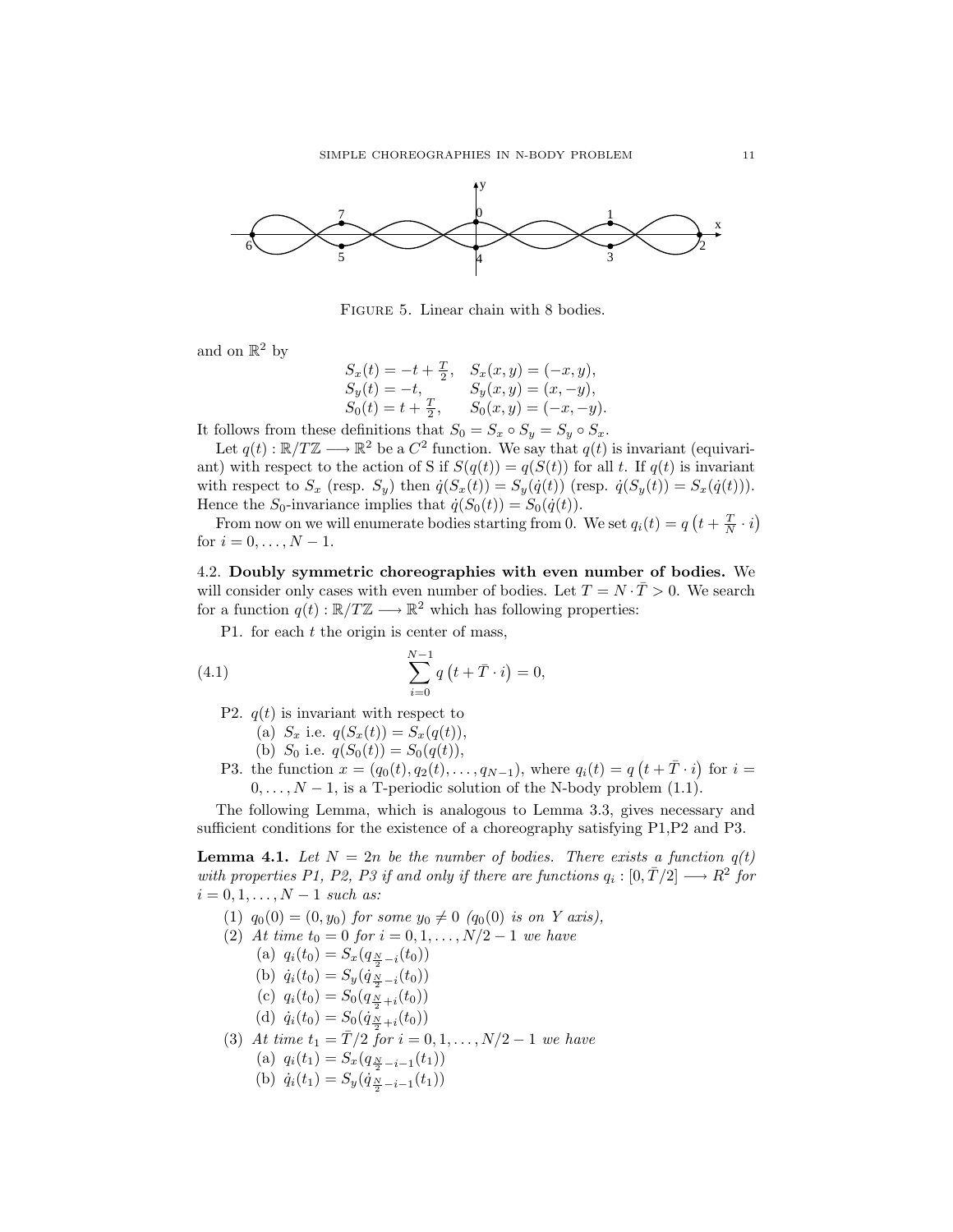- (c)  $q_i(t_1) = S_0(q_{\frac{N}{2}+i}(t_1))$
- (d)  $\dot{q}_i(t_1) = S_0(\dot{q}_{\frac{N}{2}+i}(t_1))$
- (4)  $x(t) = (q_0(t), q_1(t), \ldots, q_{N-1}(t))$  is a solution of the Newton N-body problem for  $t \in [0, T/2]$ .

From Lemma 4.1 it follows that the proof of the existence of a doubly symmetric choreography is equivalent to some boundary value problem for the N-body problem. We will now formulate this problem as a zero finding problem for a suitable map.

The original phase space for the planar N-body problem has 4N dimensions. It turns out that, if initial conditions satisfy all conditions in point 2 of Lemma 4.1 then it is enough to know values of only N variables to recover the rest of them. We still may obtain solutions of any period and to determine it, hence wean fix the size of curve by fixing one variable. Hence our *reduced space* is  $(N-1)$ -dimensional. In the next paragraph we will be more specific.

We define map  $E: \mathbb{R}^{N-1} \longrightarrow \mathbb{R}^{4N}$ , which expands, using symmetries from (2), initial conditions from the reduced space to the full phase space:

 $(x_0, y_0, \dot{x}_0, \dot{y}_0, x_1, y_1, \dot{x}_1, \dot{y}_1, \dots, x_{N-1}, y_{N-1}, \dot{x}_{N-1}, \dot{y}_{N-1})$ . We consider two cases:  $N = 4k$  and  $N = 4k + 2$ .

For 
$$
N = 4k
$$
 we set  
\n
$$
E(\dot{x}_0 \times \prod_{i=1}^{k-1} (x_i, y_i, \dot{x}_i, \dot{y}_i) \times (x_k, \dot{y}_k)) = (0, a, \dot{x}_0, 0) \times \prod_{i=1}^{k-1} (x_i, y_i, \dot{x}_i, \dot{y}_i)
$$
\n
$$
\times (x_k, 0, 0, \dot{y}_k) \times \prod_{i=1}^{k-1} (x_{k-i}, -y_{k-i}, -\dot{x}_{k-i}, \dot{y}_{k-i})
$$
\n
$$
\times (0, -a, -\dot{x}_0, 0) \times \prod_{i=1}^{k-1} (-x_i, -y_i, -\dot{x}_i, -\dot{y}_i)
$$
\n
$$
\times (-x_k, 0, 0, -\dot{y}_k) \times \prod_{i=1}^{k-1} (-x_{k-i}, y_{k-i}, \dot{x}_{k-i}, -\dot{y}_{k-i})
$$

For  $N = 4k + 2$  we set

$$
E(\dot{x}_0 \times \prod_{i=1}^k (x_i, y_i, \dot{x}_i, \dot{y}_i)) = (0, a, \dot{x}_0, 0) \times \prod_{i=1}^k (x_i, y_i, \dot{x}_i, \dot{y}_i)
$$
  
 
$$
\times \prod_{i=0}^{k-1} (x_{k-i}, -y_{k-i}, -\dot{x}_{k-i}, \dot{y}_{k-i}) \times (0, -a, -\dot{x}_0, 0)
$$
  
 
$$
\times \prod_{i=1}^k (-x_i, -y_i, -\dot{x}_i, -\dot{y}_i) \times \prod_{i=0}^{k-1} (-x_{k-i}, y_{k-i}, \dot{x}_{k-i}, -\dot{y}_{k-i})
$$

In both cases  $a$  is a parameter fixing the size of the orbit.

We define the Poincaré map by requiring that

- for  $N = 4k$ : bodies k and  $k 1$  have equal x coordinate  $(x_k = x_{k-1}),$
- for  $N = 4k + 2$ : k-th body is on the X axis  $(y_k = 0)$ .

This defines the Poincaré map  $P : \mathbb{R}^{4N} \supset \Omega \longrightarrow \mathbb{R}^{4N}$ .

We define the reduction map  $R: \mathbb{R}^{4N} \longrightarrow \mathbb{R}^{N-1}$  in such way that R has zeroes in points satisfying conditions (3a) and (3b) in Lemma 4.1 and only in such points.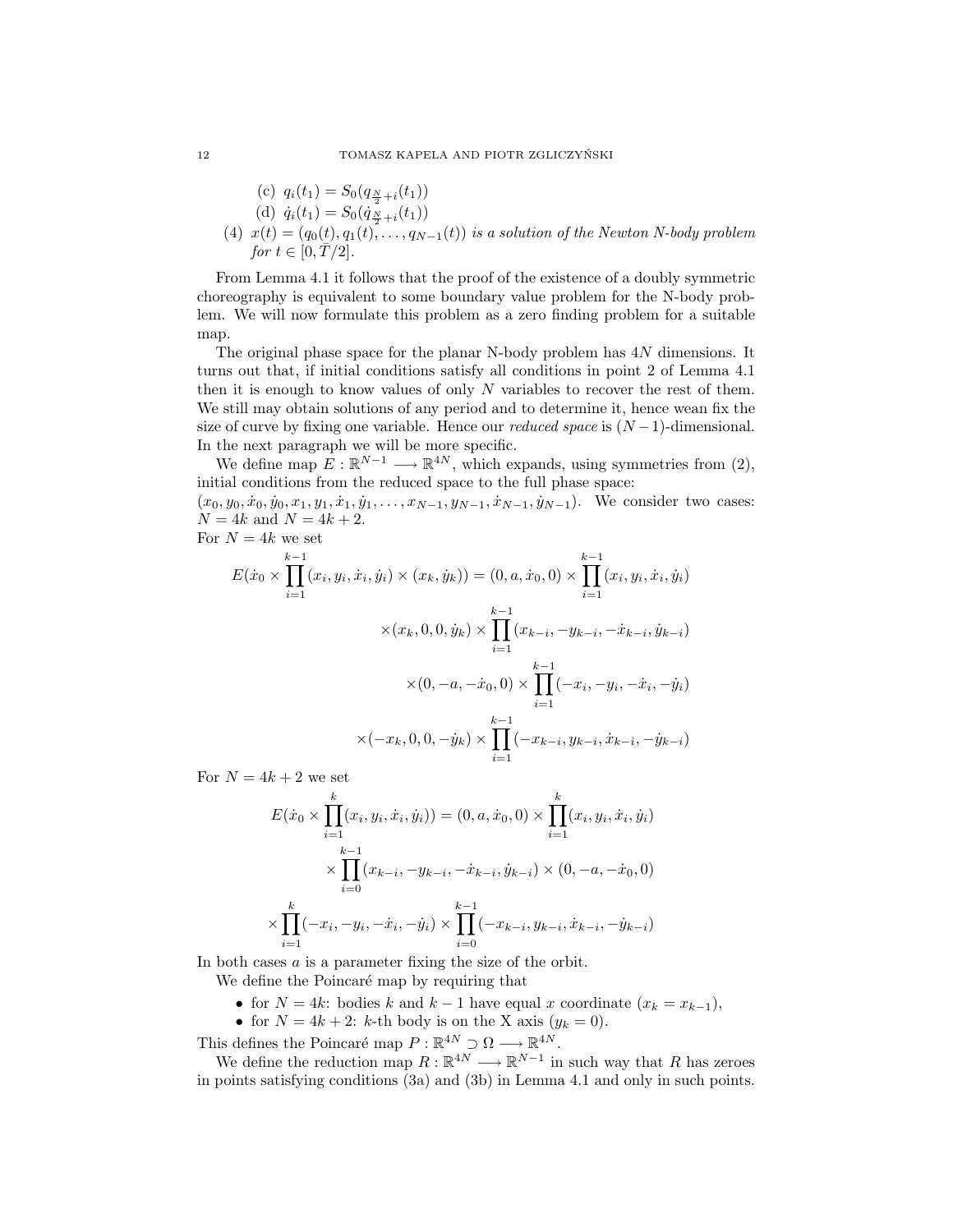Observe that we don't have to worry about conditions (3c) and (3d) in Lemma 4.1, because from the properties of  $(1.1)$  if follows that if  $(2c)$  and  $(2d)$  holds, then  $(3c)$ and (3d) are satisfied for *any*  $t_1$ . For  $N = 4k$  we set

R  $\sqrt{\frac{N-1}{N}}$  $i=0$  $(x_i, y_i, \dot{x}_i, \dot{y}_i)$ !<br>}  $=(y_k + y_{k-1}, \dot{x}_k + \dot{x}_{k-1}, \dot{y}_k - \dot{y}_{k-1})$ ×  $\frac{k-2}{1}$  $i=0$  $(x_i - x_{2k-i-1}, y_i + y_{2k-i-1}, \dot{x}_i + \dot{x}_{2k-i-1}, \dot{y}_i - \dot{y}_{2k-i-1})$ 

For  $N = 4k + 2$  we set

$$
R\left(\prod_{i=0}^{N-1} (x_i, y_i, \dot{x}_i, \dot{y}_i)\right) = \{\dot{x}_k\} \times \prod_{i=0}^{k-1} (x_i - x_{2k-i}, y_i + y_{2k-i}, \dot{x}_i + \dot{x}_{2k-i}, \dot{y}_i - \dot{y}_{2k-i})
$$

We define the map  $\Phi : \mathbb{R}^{N-1} \supset E^{-1}(\Omega) \longrightarrow \mathbb{R}^{N-1}$  by

$$
\Phi = R \circ P \circ E.
$$

We have the following easy theorem.

**Theorem 4.2.** If for some  $x \in \mathbb{R}^{N-1}$   $\Phi(x) = 0$ , then there exists a trajectory with properties P1, P2, P3.

## 5. Existence of the SuperEight - the Gerver orbit

The Gerver orbit (Figure 6, 7) is a choreography with 4 bodies forming a linear chain. It's the simplest trajectory after the Eight.



Figure 6. The Gerver orbit - the initial position

With a computer assistance we proved the following

Theorem 5.1. The Gerver SuperEight exists and is locally unique (up to obvious symmetries and rescaling).

We show the existence of SuperEight using an approach described in Section 4, i.e. we verify assumptions of Theorem 4.2. Below we give some details. We set

(5.1) 
$$
E(x_1, \dot{x}_0, \dot{y}_1) = (0, a, \dot{x}_0, 0, x_1, 0, 0, \dot{y}_1, 0, -a, -\dot{x}_0, 0, -x_1, 0, 0, -\dot{y}_1),
$$

where a is a parameter fixing the size of the orbit. (5.2)

 $R(x_0, y_0, \dot{x}_0, \dot{y}_0, x_1, y_1, \dot{x}_1, \dot{y}_1, x_2, y_2, \dot{x}_2, \dot{y}_2, x_3, y_3, \dot{x}_3, \dot{y}_3) = (y_1 + y_0, \dot{x}_1 + \dot{x}_0, \dot{y}_1 - \dot{y}_0),$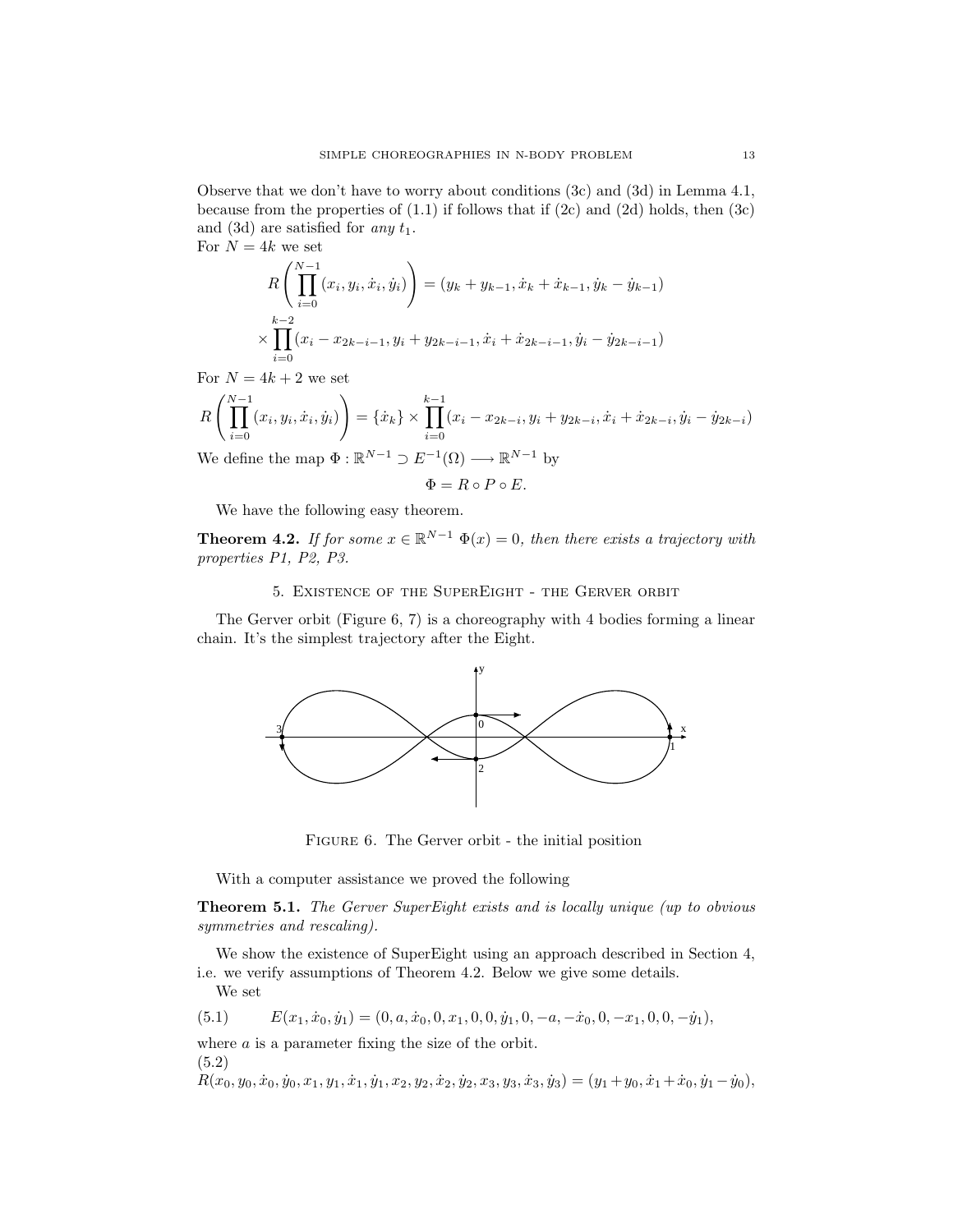

Figure 7. The Gerver orbit - the final position

| Initial values |                                                                                                                          |  |
|----------------|--------------------------------------------------------------------------------------------------------------------------|--|
|                |                                                                                                                          |  |
| $\bar{x}$      | $\big  \; (1.382857, \, 1.87193510824, 0.584872579881)$                                                                  |  |
|                |                                                                                                                          |  |
|                | $\begin{bmatrix} a \\ [X] \end{bmatrix} \begin{bmatrix} 0.157029944461 \\ \bar{x} + [-10^{-7}, 10^{-7}]^3 \end{bmatrix}$ |  |

Table 5. Data from the proof of the existence of Gerver SuperEight. Initial values.

The Poincáre section  $S$  is defined by

(5.3)  $S(x_0, y_0, \dot{x}_0, \dot{y}_0, x_1, y_1, \dot{x}_1, \dot{y}_1, x_2, y_2, \dot{x}_2, \dot{y}_2, x_3, y_3, \dot{x}_3, \dot{y}_3) = x_1 - x_0 = 0.$ 

At first we have proved the existence of a zero of  $\Phi(x)$  using the interval Newton method, but here we present data from the proof based on the Krawczyk method. In case of the Gerver orbit the choice of the method was'nt important, because if we take a time step small enough or smaller set  $[X]$ , then the computed matrix <sup>*o*</sup> take a time step small enough or smaller set [A], then the computed matrix  $\frac{\partial \Phi}{\partial x}([X])$  becomes invertible and the proof based on the interval Newton method goes through.

We used the  $C^1$ -Lohner algorithm with the order  $r = 6$  and the time step was set to  $h = 0.002$ . As matrix C we used the value of  $\frac{\partial \Phi(\bar{x})}{\partial x}$ −1 computed using a non-rigorous algorithm.

Tables 5 and 6 contain numerical data from this proof.

6. Existence of the 'Linear chain' orbit for the 6 bodies

Figure 8 displays a linear chain choreography with 6 bodies.



Figure 8. 'Linear chain' orbit for the 6 bodies - the initial position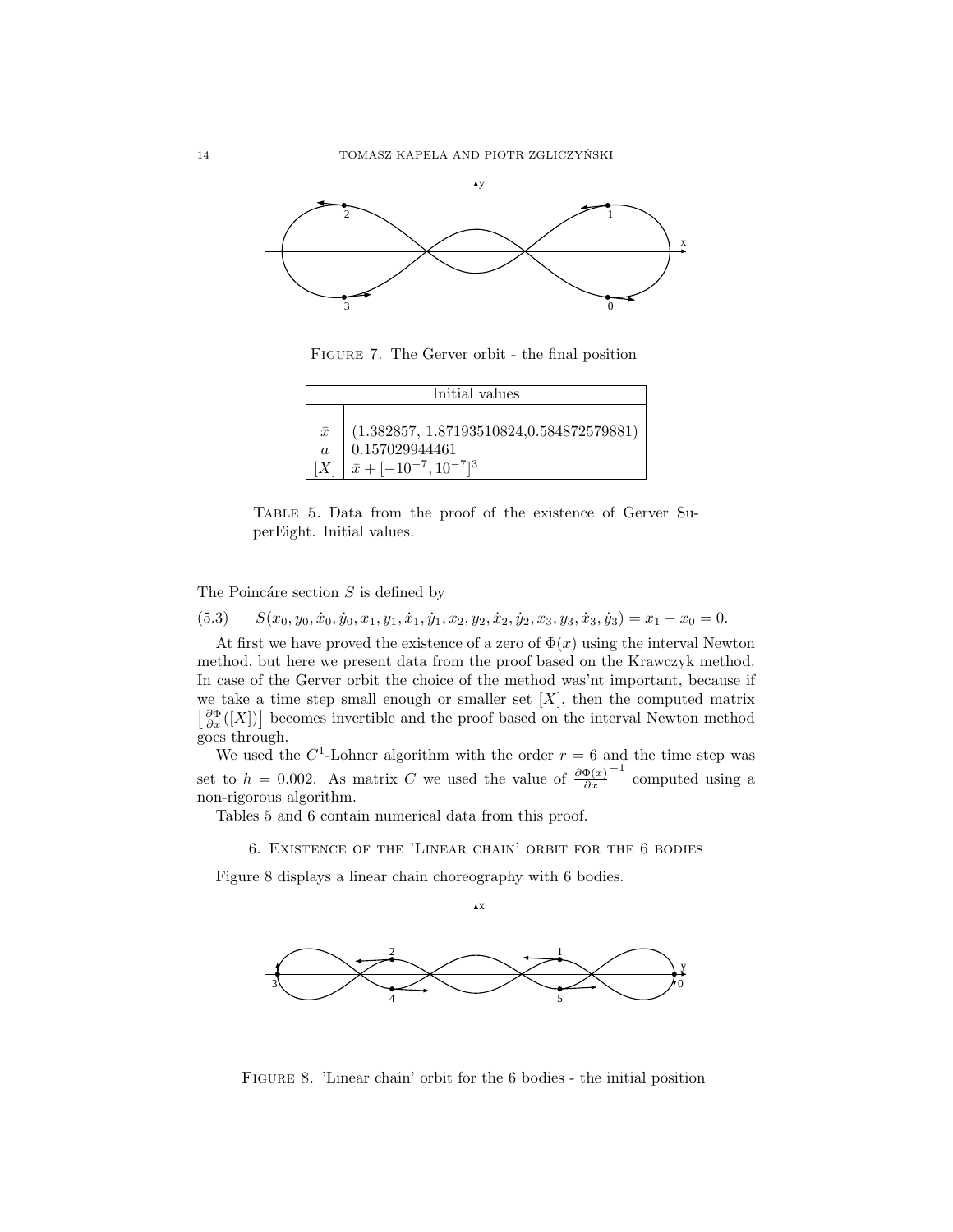| Computed values                         |                                                                                                                                                                                                   |  |
|-----------------------------------------|---------------------------------------------------------------------------------------------------------------------------------------------------------------------------------------------------|--|
| $\overline{C}$                          | 0.786925<br>$-2.15400$<br>0.257911<br>$-0.08163$ 0.293713<br>0.043565<br>$0.939059 - 0.10027$<br>0.158399                                                                                         |  |
| $\Phi(\bar{x})$                         | $[-2.87020e - 09, -2.26613e - 09]$<br>$\begin{bmatrix}[-1.21155e-08,-1.06812e-08]\[-5.45542e-08,-5.10016e-08]\end{bmatrix}$                                                                       |  |
| diam $\Phi(\bar{x})$                    | $\lceil 6.04064e - 10 \rceil$<br>$1.43432e - 09$<br>$3.55268e - 09$                                                                                                                               |  |
| $\frac{\partial \Phi}{\partial x}([X])$ | $[-0.1664, -0.1657]$ $[0.39070, 0.39119]$ $[0.71771, 0.71790]$ ]<br>$[-0.1764, -0.1750]$ [3.52548, 3.52654] [-0.0968, -0.0964]<br>$[0.87189, 0.87534]$ $[-0.0867, -0.0842]$<br>[1.99599, 1.99697] |  |
| $K(\bar{x},[X],\Phi)$                   | $[1.382857036247056692, 1.382857041633411832]$<br>$[1.871935113301492981, 1.871935114053588922]$<br>$[0.5848725887384301769, 0.5848725902808686872]$                                              |  |
| diam $K(\bar{x}, [X], \Phi)$            | $5.386355139691545446e-09$<br>$7.520959410811656198e - 10$<br>$1.54243851024915557e - 09$                                                                                                         |  |

Table 6. Data from the proof of the existence of the Gerver SuperEight. Matrix C and results of computation.



Figure 9. 'Linear chain' orbit for the 6 bodies - the final position

In this section we report about the computer assisted proof of the following

Theorem 6.1. The linear chain for 6 bodies exists and is locally unique (up to obvious symmetries and rescaling).

We prove the theorem above using an approach described in Section 4 with some minor changes. To speed up the calculation and to increase the accuracy we take into account that for all time  $q_3(t) = -q_0(t)$ ,  $q_4(t) = -q_1(t)$  and  $q_5(t) =$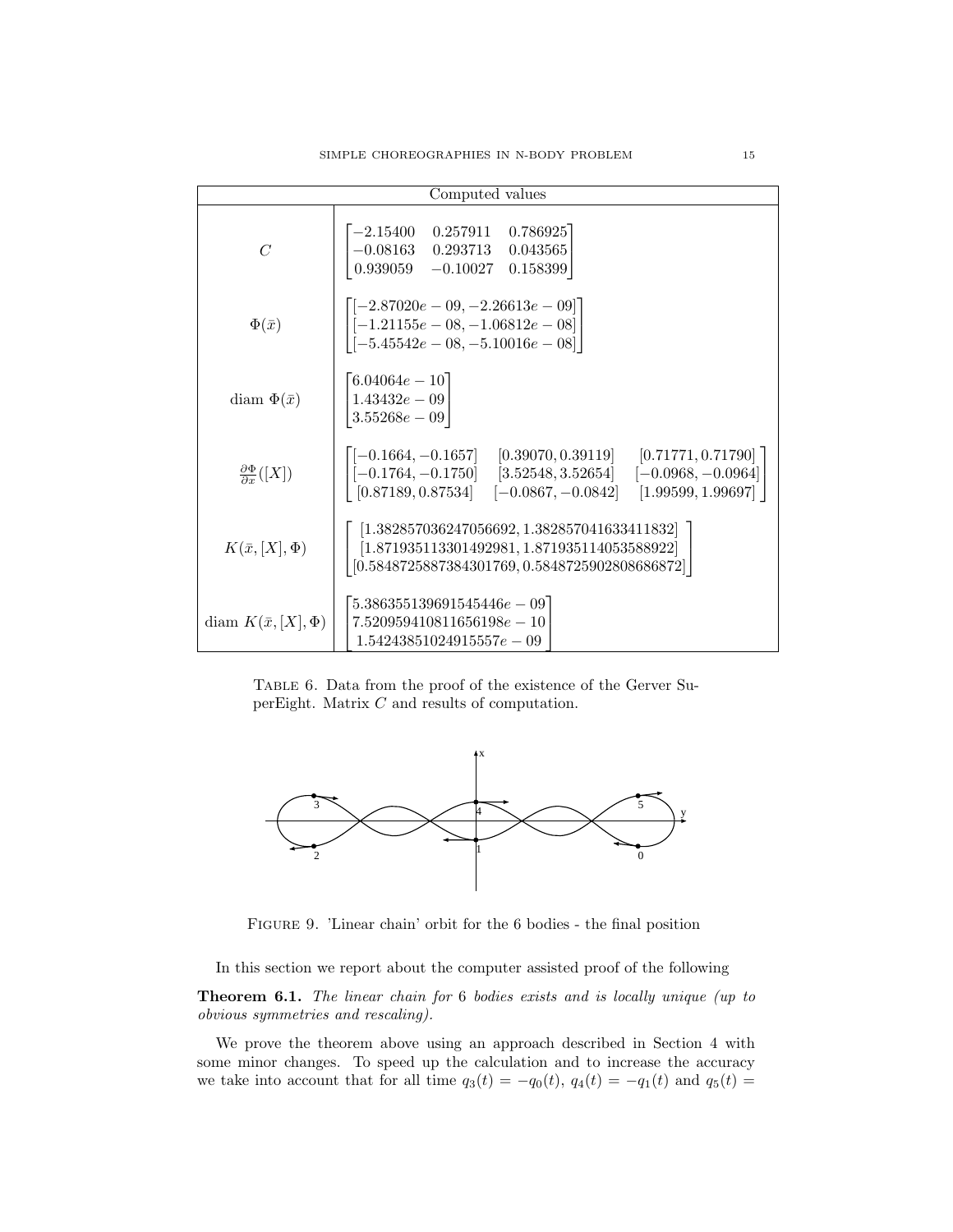

Table 7. Data from the proof of the existence of linear chain for 6 bodies. Initial values.

 $-q_2(t)$ . Hence, our phase space become 12-dimensional. We use also a different time parameterization (we use a time shift of  $\frac{1}{4}$  of the period). After this time shift in order to use the approach described in Section 4 we need also to interchange axes (see Fig. 8 and 9). From Lemma 4.1 we obtain, in this coordinates frame, a doubly symmetric periodic solution  $q(t)$ . Then it is easy to see that  $\bar{q} = q(t - \frac{T}{4})$  is a solution with required symmetries in the original coordinate frame.

We set

$$
(6.1) \qquad E(\dot{x}_0, x_1, y_1, \dot{x}_1, \dot{y}_1) = (0, a, \dot{x}_0, 0, x_1, y_1, \dot{x}_1, \dot{y}_1, x_1, -y_1, -\dot{x}_1, \dot{y}_1),
$$

where  $a$  is a parameter fixing the size of the orbit. (6.2)

$$
R(x_0, y_0, \dot{x}_0, \dot{y}_0, x_1, y_1, \dot{x}_1, \dot{y}_1, x_2, y_2, \dot{x}_2, \dot{y}_2) = (\dot{x}_1, x_0 - x_2, y_0 + y_2, \dot{x}_0 + \dot{x}_2, \dot{y}_0 - \dot{y}_2).
$$

The Poincáre section  $S$  is defined by

(6.3) 
$$
S(x_0, y_0, \dot{x}_0, \dot{y}_0, x_1, y_1, \dot{x}_1, \dot{y}_1, x_2, y_2, \dot{x}_2, \dot{y}_2) = y_1 = 0.
$$

To find a zero of  $\Phi(x)$  we use the Krawczyk method. To compute the Poincaré map we use the  $C^1$ -Lohner algorithm [ZLo] of the order  $r = 9$  and the time step  $h = 0.0025$  for the computation in point  $\bar{x}$  and  $h = 0.001$  for the computation on the set [X]. As matrix C we used a nonrigorusly computed point matrix  $\frac{\partial \Phi(\bar{x})}{\partial x}$ −1 . In Tables 7 and 8 we give data from these computations.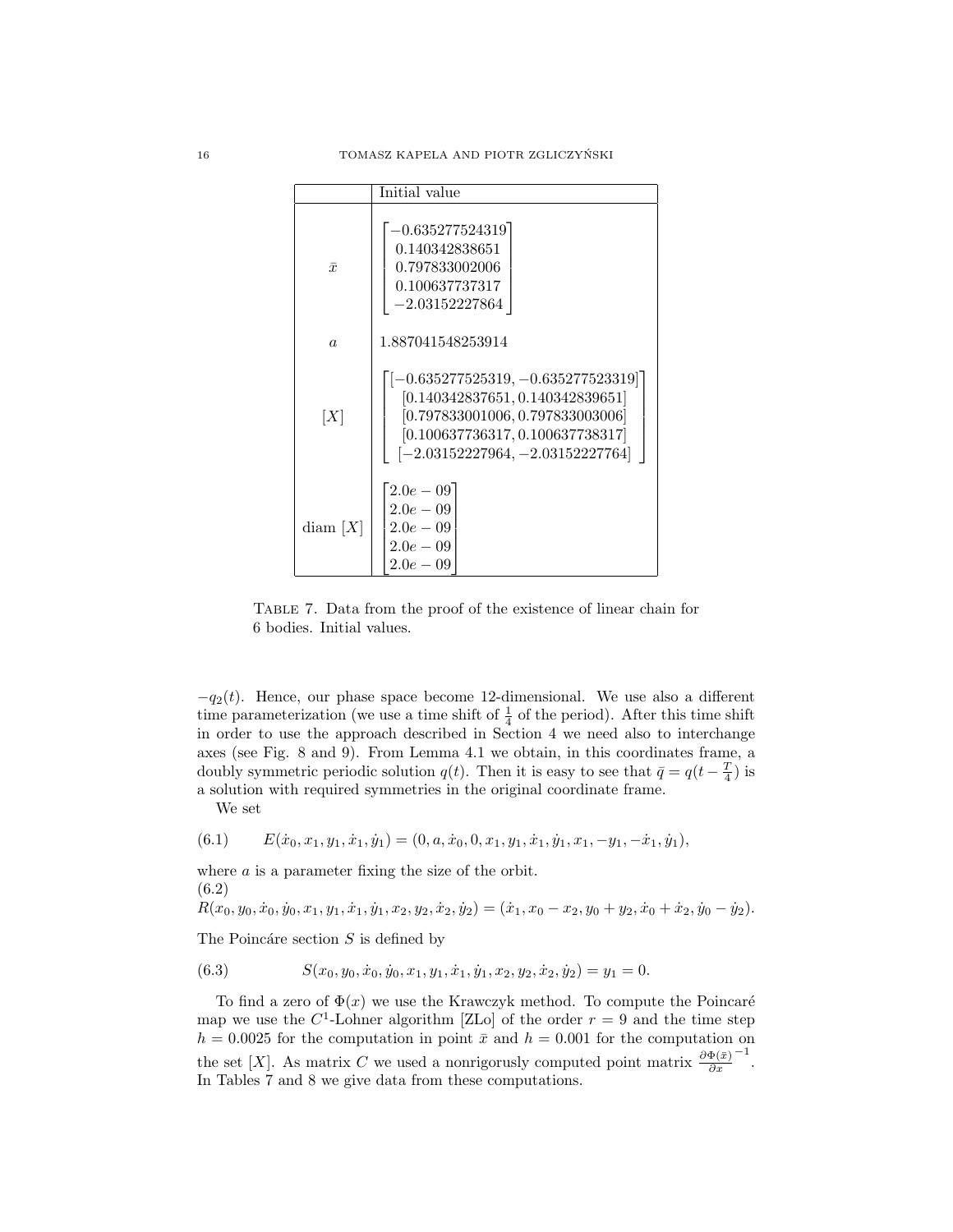|                              | Computed value                                                                                                                                                                                                                                                                      |
|------------------------------|-------------------------------------------------------------------------------------------------------------------------------------------------------------------------------------------------------------------------------------------------------------------------------------|
| $\Phi(\bar{x})$              | $[-3.1311957909658e - 11, 3.156277062700585e - 11]$<br>$-4.528821762050939e - 12, 4.574757239694804e - 12$<br>$[-1.063704679893362e - 11, 1.051470022161993e - 11]$<br>$[-3.084105193451592e - 11, 3.117495150917193e - 11]$<br>$-1.203726007759087e - 11, 1.193112275643671e - 11$ |
| diam $\Phi(\bar{x})$         | $\lceil 6.287472853666386e-11 \rceil$<br>$9.103579001745743e - 12$<br>$2.115174702055356e - 11$<br>$6.201600344368785e - 11$<br>$2.396838283402758e-11$                                                                                                                             |
| $K(\bar{x},[X],\Phi)$        | $[-0.6352775243616679557, -0.6352775242763283314]$<br>$[0.1403428386430521646, 0.1403428386590999943]$<br>$[0.797833001999263769, 0.797833002012834469]$<br>$[0.10063773728817425324, 0.1006377373457752189]$<br>$[-2.031522278710178764, -2.031522278575771612]$                   |
| diam $K(\bar{x}, [X], \Phi)$ | $8.53396242561643703e-11$<br>$1.604782973174678773e - 11$<br>$1.357070011920313846e - 11$<br>$5.760096566387318262e - 11$<br>$1.344071520748002513e - 10$                                                                                                                           |

Table 8. Data from the proof of the existence of linear chain for 6 bodies.

## 7. Some technical data

All computations were performed on AMD Athlon 1700XP with 256 MB DRAM memory, with Windows 98SE or Linux Red Hat 8.0 operating system. We used CAPD package [Capd] and Borland C++  $5.02$  compiler (under Linux we used  $g++$ 3.02). Our interval arithmetics (part of CAPD package) was based on the double precision reals. The source code of our programm is available at the first author web page [Ka].

In the listing below r is an order and h is a time step used in the  $C^1$ -Lohner algorithm [ZLo].

Computation times for The Eight,  $h = 0.01$ ,  $r = 7$ 

- in point  $\bar{x}$  : 1.417 sec
- for set  $[X]$  : 2.66 sec
- convexity : 1.15501 sec

For the proof of the existence of the Gerver solution with four bodies problem we used  $r = 6$ ,  $h = 0.002$ . The computation times for both  $\bar{x}$  and set [X] were approximately equal to 30.5 seconds.

In the proof of the linear chain of 6-bodies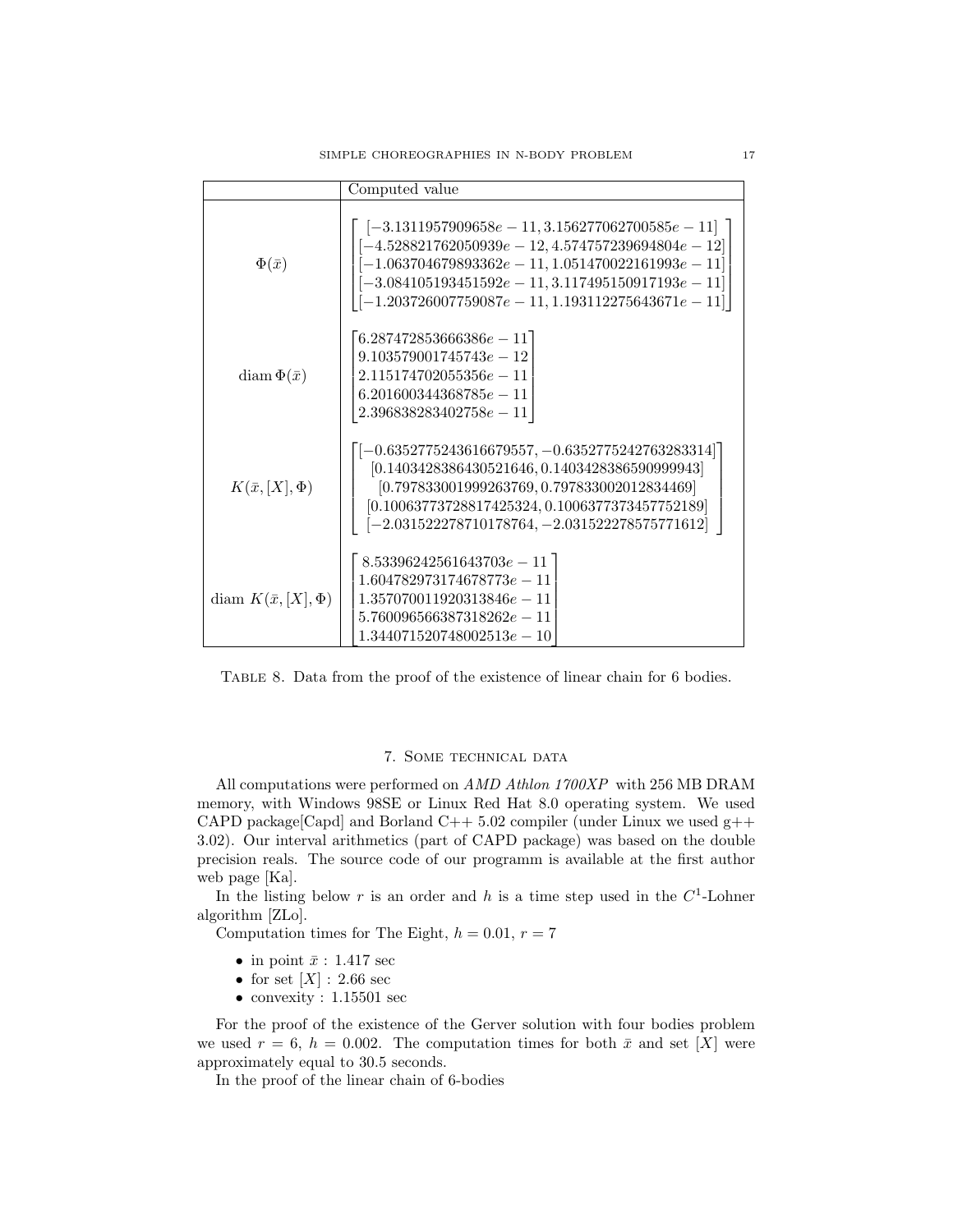- the computation of the Poincaré map for set  $[X]$  took 57.5 seconds with  $h = 0.001$  and  $r = 9$
- the computation for  $\bar{x}$  took 23.8 seconds with  $h = 0.0025$  and  $r = 9$

### 8. Conclusions and future directions

In principle there is no theoretical limit for the number of bodies in the doubly linear chain to which our method applies. By this we mean the following if the choreography is isolated in the reduced space, then the computer assisted proof of its existence is possible based on the approach and algorithms used in this paper. This may obviously require small time steps and/or higher order Taylor method and higher precision arithmetics.

We tried to see how far we can go with the number of bodies with , double precision interval arithmetics and our code. Using the approach described in Section 4 we proved the existence of doubly symmetric linear chains for ten and twelve bodies. Data from these proofs are available on the first author web page [Ka]. Our approach failed for doubly symmetric linear chain of sixteen bodies. We skipped the fourteen bodies case, as we did not have good initial conditions. We believe that the reason for the failure for sixteen bodies was the wrapping effect [Mo, Lo] for intervals sets arising from the round-off error of the double precision arithmetic

We think that to obtain the proof for the existence of doubly symmetric linear chains with more bodies using our approach it should be enough to do one of the following modifications

- use higher precision arithmetics
- instead of the simple shooting use the multiple shooting [Lo, Lo1, Sc]. This technique corresponds to the intermediate section method used very effectively in the computer assisted proofs of chaotic behavior in the Lorenz system [GZ, MM, T]

One may also think of more radical changes (like the change of the algorithm for rigorous integration of ODEs or totaly different approach), which may eventually result in improvements over the proposed method/algorithms. Below we list some possibilities

- the Taylor model method for an integration of ODEs advocated by Berz and his coworkers (see [BMH] and references given there). This method is very slow compared to the Lohner algorithm, but it still works in cases were the Lohner algorithm fails to produce reasonable bounds.
- the shadowing technique of Stoffer-Kichgraber [SK], which is can be seen very as an efficient mixture of hyperbolic shadowing and the intermediate section method. In [SK] in the context of the planar restricted three body problem this approach has been shown much more efficient than the one based on the  $C^1$ -Lohner algorithm,
- rigorous numerics for variational methods. We believe that it is an interesting problem in itself to 'construct' the rigorous numerics for the variational approach to the N-body problem, which will turn the numerical-variational work of Simó [S2] and Nauenberg [Na] into computer assisted proofs.

Regarding the Eight: we believe that by combining the methods presented in this paper with some analytical estimates, which will make the reduced space to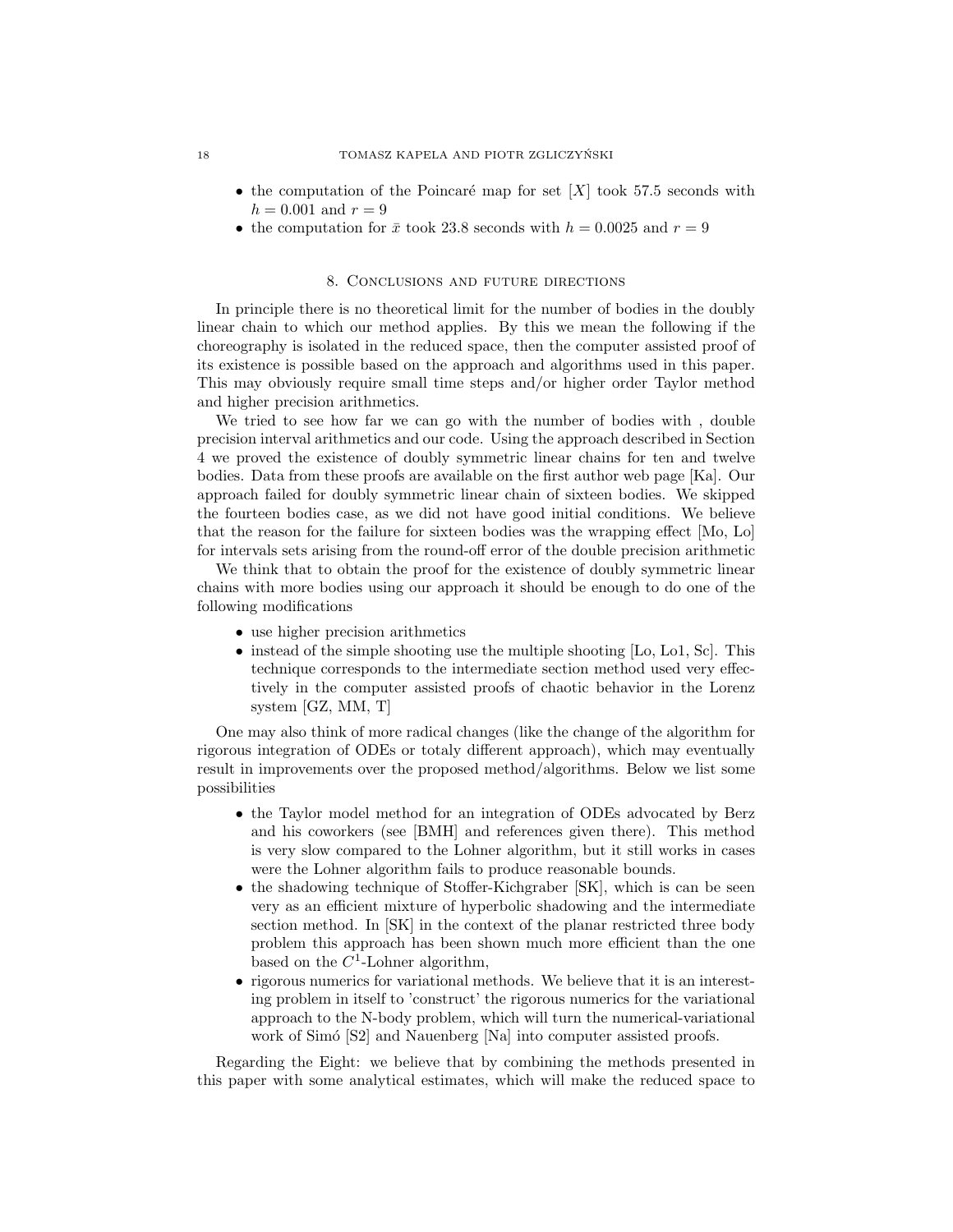be searched for for the choreography compact, one should be able to answer the following open questions [Ch]

- the global uniqueness of the Eight in the class of doubly symmetric choreographies,
- the global uniqueness of the Eight in the class of choreographies with less symmetry (see [Ch, FT] for an explanation).

We hope to treat above problems in the near future.

On the other side the question of the (local) uniqueness of the Eight (up to obvious isometries and rescaling) in the class of choreographies with zero angular momentum appears to be more difficult. The problem is related to the geometric phase in the N-body problem(see [MR1] and the literature given there), which in our context can be represented as follows:

Assume that we have three bodies in the collinear configuration (with zero total linear and angular momenta). Let  $\alpha_0$  be a line containing all the bodies, whose velocities and positions are given by  $q_i'(0)$  and  $q_i(0)$  for  $i = 1, 2, 3$ .

Assume now that after time T the bodies are again in the collinear configuration (represented by the line  $\alpha(T)$ ) and such that  $\dot{q}_i(T) = \dot{q}_{\sigma(i)}(0)$ , where  $\sigma$  is a cyclic permutation. Can we then claim that  $\alpha_0 = \alpha_T$  and  $q_i(T) = q_{\sigma(i)}(0)$ ?

It turns out that a similar problem appears, when one tries to use our approach to the case of the choreographies without any symmetry.

Another interesting question about the Eight is its stability. Numerical experiments of Simó [S3] show that the Eight is KAM-stable. Rigorous verification of this statement requires checking that the Eight is linearly stable (which is possible in principle using our algorithm) and that a twist condition is satisfied [SM]. The twist condition requires rigorous computations of higher derivatives of a Poincaré map, hence a development of the robust and efficient  $C<sup>k</sup>$ -Lohner algorithm for  $k > 1$ is desirable. We believe that a suitable generalization of the  $C<sup>1</sup>$ -Lohner algorithm will do the work.

#### **REFERENCES**

- [A] G. Alefeld, Inclusion methods for systems of nonlinear equations the interval Newton method and modifications. in Topics in Validated Computations J. Herzberger (Editor), 1994 Elsevier Science B.V.
- [BMH] M. Berz, K. Makino and J. Hoefkens, Verified Integration of Dynamics in the Solar System, Nonlinear Analysis: Theory, Methods & Applications, 47, 179-190 (2001).
- [Capd] CAPD Computer assisted proofs in dynamics, a package for rigorous numerics, http://limba.ii.uj.edu.pl/˜capd
- [Ch] A. Chenciner, Some facts and more questions about the "Eight", Proceedings of the conférence "Nonlinear functional analysis", Taiyuan 2002, (World Scientific, in press)
- [CGMS] A. Chenciner, J. Gerver, R. Montgomery, C. Simó, Simple Choreographic Motions of N Bodies: A Preliminary Study,. Geometry, mechanics, and dynamics, 287–308, Springer, New York, 2002.
- [CM] A. Chenciner and R. Montgomery, A remarkable periodic solution of three-body problem in the case of equal masses, Annals of Mathematics, 152 (2000),881–901
- [FT] D. L. Ferrario, S. Terracini On the Existence of Collisionless Equivariant Minimizers for the Classical n-body Problem, preprint (2003)
- [G1] Z. Galias. Interval methods for rigorous investigations of periodic orbits, Int. J. Bifurcation and Chaos, 11(9):2427-2450, 2001
- [G2] Z. Galias, Rigorous investigations of Ikeda map by means of interval arithmetic, Nonlinearity, 15:1759-1779, 2002